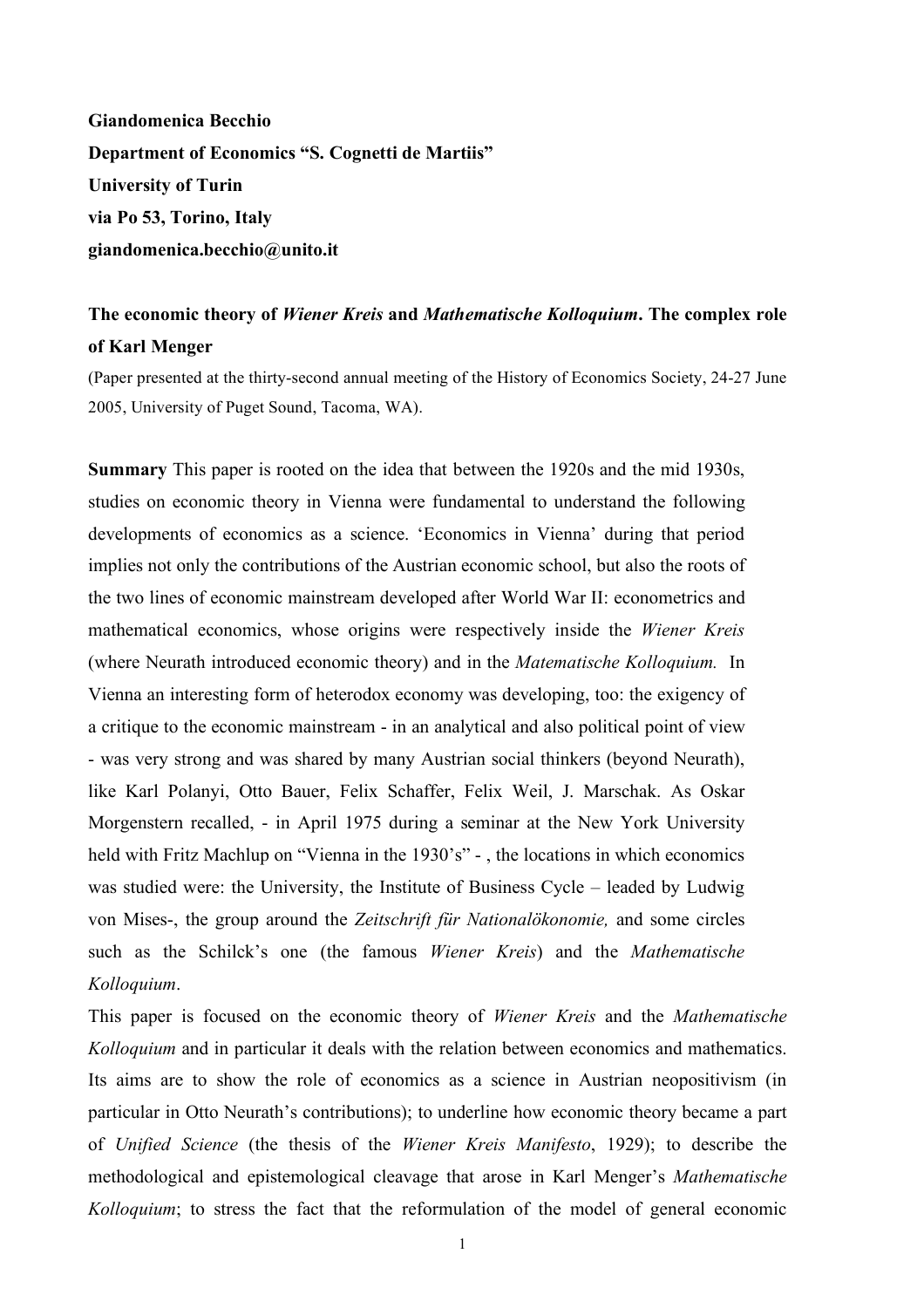equilibrium (GEE) in *Kolloquium* distanced economic theory greatly from the *Kreis*'s neopositivist point of view; and to point out some opinions on the relation between the *Kreis* and the *Kolloquium* that the past literature has not clarified completely. The role of Karl Menger is fundamental to understand of these historical developments, which brought about very close adherence between Austrian economic theory and mathematical economics. But I shall try to show that this interpretation is very problematic.

### **JEL classification: B25; B31; B40**

#### *Introduction*

As Weintraub (2002) said, when we talk about the interconnections between economics and mathematics, we must first clarify to which kind of mathematics we are referring, without confusing the several kinds of mathematical language and their varying degrees of abstraction and formalization. When dealing with the controversial relation between economics and mathematics, we are accustomed to studying the subject from the point of view of economists, seeking to understand what mathematical instruments they employ, and to determine whether they make proper use of them. It is also possible to approach the matter by taking the opposite point of view: that is, by investigating how mathematicians (and scientists in general) consider economics and in particular mathematical economics. In this paper I shall seek to show how the Viennese physicists and mathematicians of the *Wiener Kreis* and the *Mathematische Kolloquium* considered economic theory, and the kind of mathematical economics that they developed.

I shall try to answer to the following questions. What kind of interest did economics arouse, first in the *Kreis* and then in the *Kolloquium*? What members of these groups were engaged in economics and what kinds of economic problems did they deal with? Did they regard economics as a science and, if they did, what epistemological and methodological model did they apply to it. Was this model the same in the *Kreis* and in the *Kolloquium*? What was the role of Karl Menger, the mathematician son of Carl Menger, who first joined the *Kreis* and then left it to found the *Kolloquium*? Finally, can we agree with Menger's judgement on the relation between mathematical economics and the Austrian school?

On answering these questions, we shall see the methodological and epistemological break between Karl Menger's *Kolloquium* and the universalistic and encyclopaedic project pursued by the *Wiener Kreis* during the 1930s. On the contrary, the past literature – Menger (1973; 1980; 1994), Gilles (1981), Weintraub (1983), Punzo (1991) – has argued for some sort of continuity between the *Kreis*, the *Kolloquium*, and even the economic theory of Austrian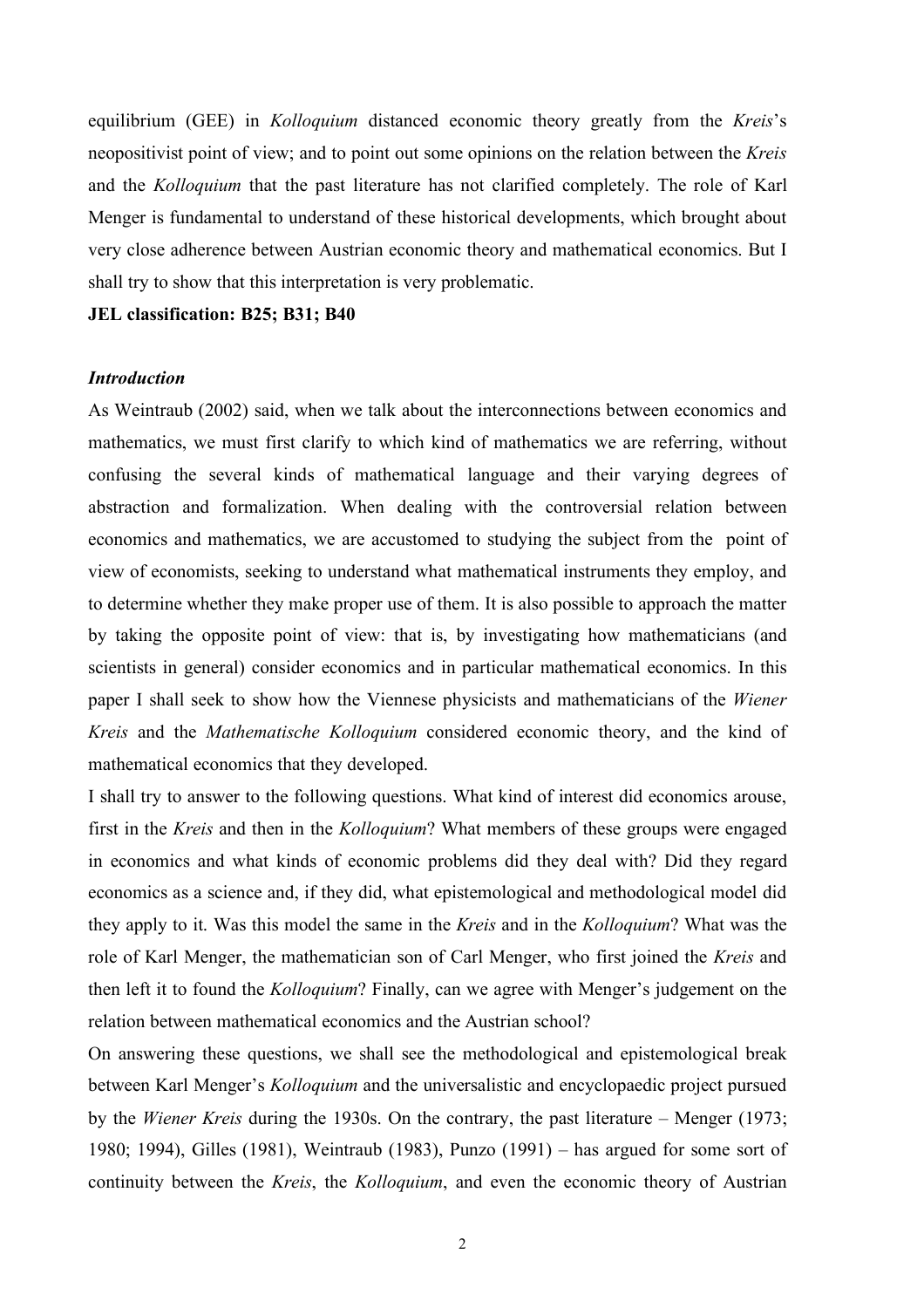school. As Gilles (1981) wrote: "What then is Karl Menger's unified philosophical outlook? Not surprisingly for a member of the Vienna Circle, it is *logical positivism*, and this label actually fits Menger better than it does some other members of the Circle". Gilles continues: "many important ideas of the Vienna Circle originates with Menger – though they are often attributed to others". As Punzo (1991) puts it: "[The] interest [in mathematical foundational issues] was enhanced by strong, often personal, bonds with the members of the *Wiener Kries*, and economists often participated in both clubs".

Menger stressed the close relation between the *Kreis*'s members and the mathematicians of the *Kolloquium*, recalling that: "on several occasions, the mathematicians in the Circle helped the philosophers by providing them with technical information – often concerning their own results. I remember, for instance, a discussion about inductive processes in physics" (Menger 1980, p. 13). And furthermore: "in these meetings, topics and results in their and my fields of interest were reported and discussed. We followed the unconstrained style of the Schlick Circle" (Menger 1994, p. 201).

Most recently, Stadler (2001) and Becchio – Marchionatti (2005) have recognized the controversial role of Karl Menger in the passage from the *Kreis* to the *Kolloquium*: "Menger further distanced himself from the Vienna Circle in the course of the latter's protocol sentence debate between two opposing positions: Schlick's "foundation of knowledge" (in the form of affirmations") and Carnap's and Neurath's fallible conception of the empirical basis of science in the form of the physicalist protocol sentences. Advocating a moderate position, Menger finally expressed his criticism of unified science in a remarkable overall assessment" (Stadler 2001, p. 400).

#### *1. History of Kreis and Kolloquium (1922 – 1939)*

The *Wiener Kreis* was founded in 1922 as a philosophical circle by the physicist Moritz Schlick, who organized meetings every Thursday evening to discuss philosophy and the natural and social sciences, to which the members endeavoured to apply the neoempiricist paradigm. The epistemological model of this new empiricism was set out in Schlick's *Theory of Knowledge* (1918), in which he distinguished between *kennen* (mere intuitions in the stream of sensations) and *erkennen* (concepts linked to symbols in order to produce scientific knowledge). These concepts must always be verified: not, however, by correlating them with mere perceptive data, but by finding a tool able to remove heterogeneity between empirical observation and logical elaboration. Scientists working in numerous disciplines joined the *Kreis*. Hans Hahn and Kurt Reidmeister were mathematicians: the former arrived in Vienna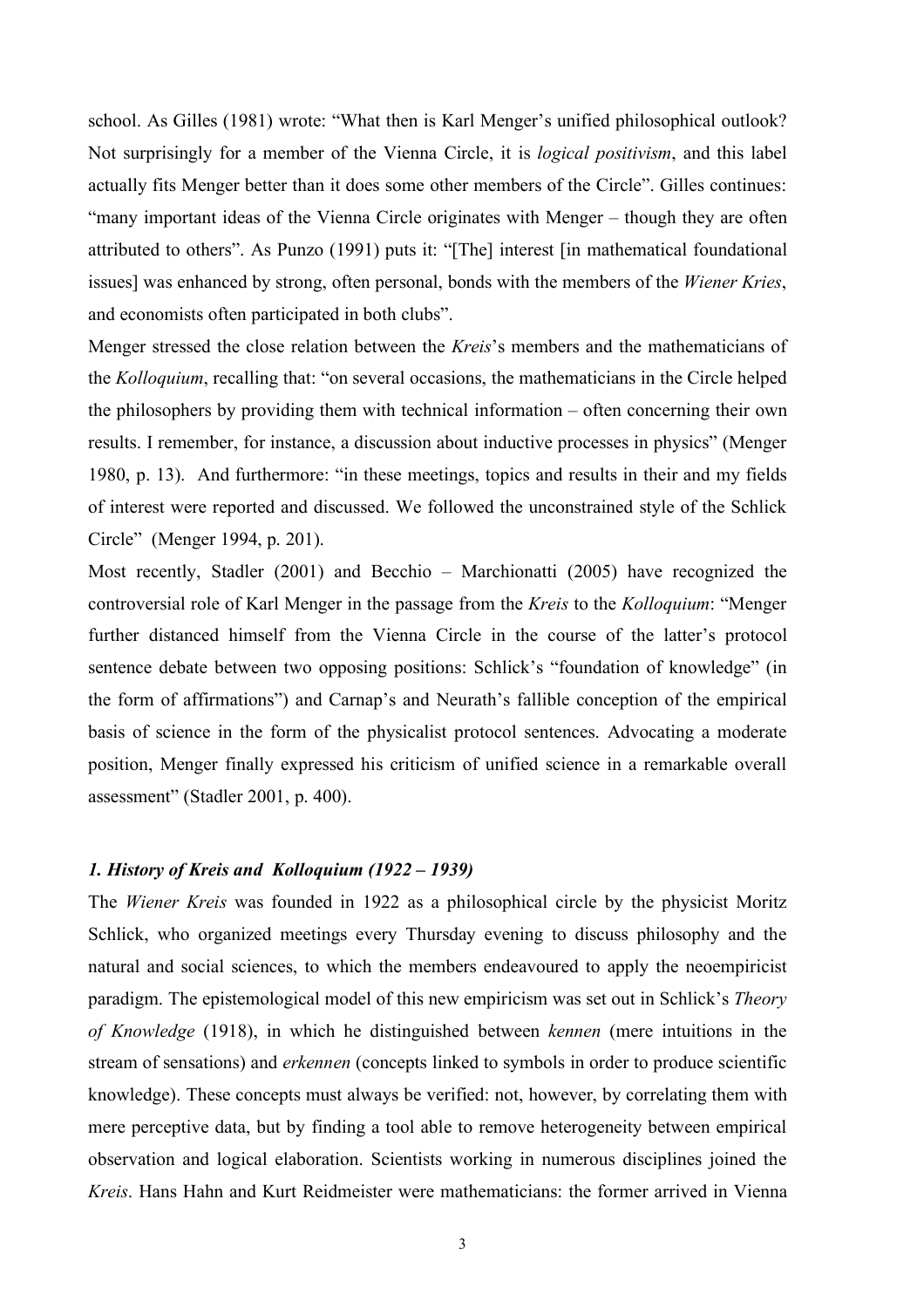from Prague in 1923, in order to take up the chair of philosophy of science (previously occupied by Mach and Bolzmann). Otto Neurath was interested in mathematics, economics and sociology. Victor Kraft was a historian and Felix Kaufmann a lawyer. In 1926 the philosopher Rudolph Carnap joined the group and introduced it to Wittgenstein's *Tractatus.* Wittgenstein's statement that "everything that can be said, can be said clearly" (T 4.116) became the *Kreis*'s intellectual directive: it expressed not only an a-metaphysical but also an anti-metaphysical point of view.

In 1927 Karl Menger returned to Vienna (where he had been born and where he had studied physics and mathematics) on invitation by Hans Hahn, his old friend and mentor, (Menger 1994). From 1924 to 1927 he had worked in Amsterdam as Brouwer's assistant. Disappointed by Brouwer's intuitionism, he came back to Vienna, where he was appointed professor of geometry and took over the chair previously occupied by Kurt Reidmeister (who had moved to Prague). He joined the *Kreis* on invitation by Schlick and Carnap, who were very interested in his studies of curve theory. In 1928 Menger organized his *Mathematische Kolloquium*, in collaboration with the Warsaw School: these were informal meetings held in the evenings with some of his students and colleagues, among them Kurt Gödel and Abraham Wald. Many foreign visitors attended Menger's seminars as well, for instance John von Neumann. During a seminar on "Vienna in the 1930s" held on 9 April 1975 with F. Machlup, at NYU, Oskar Morgenstern recalled some of them: Knight, Ohlin, Kaldor, Robbins, Marget, Perroux, Viner, Balogh, Schneider, Lange, Zeuthen, Robertson, Anderson, Nurske, Robinson, Alan and Paul Sweezy, Graham.<sup>1</sup> In 1931 Menger became the editor of *Ergebniss eines Mathematische Kolloquium* (I series, Vienna, 1931-37), <sup>2</sup> in which papers given at the *Kolloquium*'s meetings were published.

In the meantime, *Wissenschaftliche Weltauffassung: Der Wiener Kreis* (1929) was printed and signed by Hans Hahn, Otto Neurath and Rudoph Carnap. This was regarded as the *Kreis*'s *manifesto*. According to Philip Frank, the expression "wissenschaftlichen Weltauffassung" (i.e. a particular scientific conception of the world) was used instead of "Weltanschaung", a term with excessively metaphysical connotations. The *Manifesto* was dedicated to Moritz Schlick, and it was published on the occasion of the Prague conference on "the Gnoseology of Exact Sciences". The *Manifesto* stated the intention of the Viennese scientists to extend the *Kreis*'s project to the entire scientific community, and then to society as a whole, the purpose being to free scientific and common knowledge from metaphysics,

<sup>&</sup>lt;sup>1</sup> See Oskar Morgenstern's Papers, Perkins Library, Duke University, box 63.

<sup>2</sup> Menger held his *Kolloquium* also at Notre Dame where he was also the editor of *Reports of a Mathematical Colloquium* (II, 1937-46). Between 1946 and 1971 he taught at the Illinois Institute of Technology, Chicago.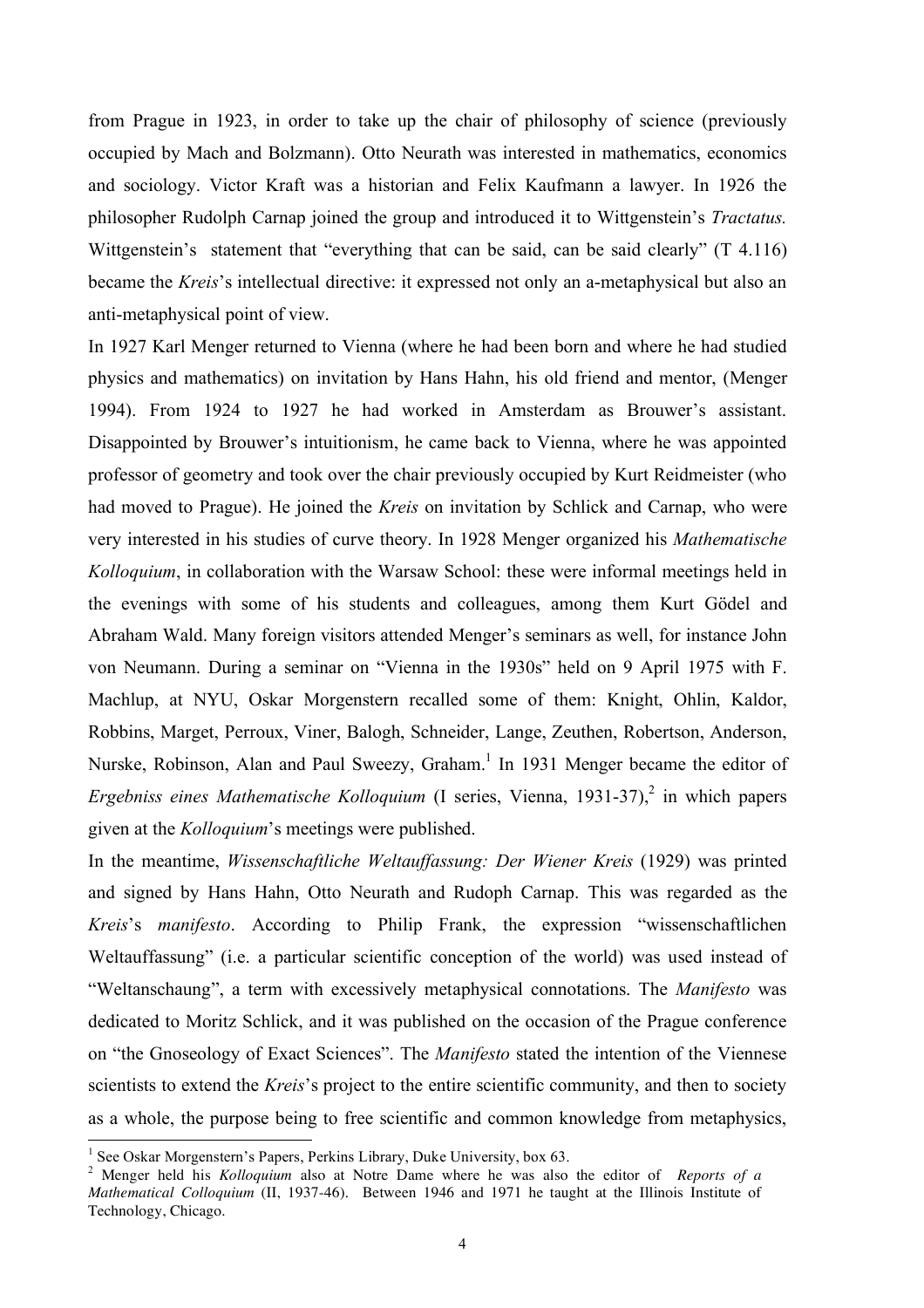and to replace old materialism with modern empiricism. This desire for openness became evident in the so-called 'internationalization' of the *Kreis* during the 1930s*,* when its activities focused on the organization of international congresses (Prague 1929; Könisberg 1930; Prague 1934; Paris 1935; Copenhagen 1936; Paris 1937; Cambridge, Mass 1938; Harvard 1939) in order to promote its project for an *International Encyclopaedia of Unified Science*, which was finally presented at the "First Congress for the Unity of Science" held in Paris (1935). The first volume of the *Encyclopaedia* was published in 1938, and it was, according to Neurath, the natural development of the *Manifesto*'s program. This universalistic approach able to unify all the empirical sciences from a methodological point of view by the use of rigorous language (so-called *physicalism*), was pursued by the *Kreis* during the period of its international *acme* (Stadler 2001).

In the meantime, many member of *Kreis* had left Austria after Dolfuss's assassination; as Menger wrote: "in 1934 Schlick, Waismann (at that time both completely under Wittgenstein's spell) and Kraft were the only members of the original Circle left in Vienna" (Menger 1974, p. 114). Nazi domination definitively destroyed freedom in Austria and all the Viennese intellectual movements. Menger described the period in Vienna from 1927 up to 1938 in his *Reminiscences,* published posthumously in 1994. Their drafts are conserved in the archive of Perkins Library, Duke University, Durham (North Carolina, U.S.). On reading these drafts one finds that many parts of the original text are still unpublished. The reason for the book's incompleteness is Menger's precarious health while he was working on it<sup>3</sup>. These unpublished chapters are of great interest because they describe the evolution of the rupture between the *Kreis* and the *Kolloquium*, i.e. between physicians and social scientists (Schlick, Neurath, Carnap, Waismann), on the one hand, and mathematicians (Menger, Wald, von Neumann, Gödel) on the other. This discontinuity between these two philosophical movements has often been overlooked, or even denied.

# *2. Economics in the Wiener Kreis: from Manifesto (1929) to Encyclopaedia of Unified Sciences (1938)*

Otto Neurath introduced economics into the *Wiener Kreis* (Neurath 1973; 1983; 2004 and Uebel 1991). He had studied philosophy and economics at Vienna (as an undergraduate) and Berlin (as a Ph.D. student). Karl Menger described him as "a man of an immense energy and curiosity" (Menger 1994, p. 60). He began his career with some short essays on Boolean

<sup>&</sup>lt;sup>3</sup> Karl Menger's archive contains numerous letters in which he asks old Viennese friends to help him reconstruct the history of the Viennese period. See in particular the letter from Karl Popper (21 March 1971) and Herbert Feigl (3 May 1972), Karl Menger Papers, Perkins Library, Duke University, box 22 (Vienna Circle Materials).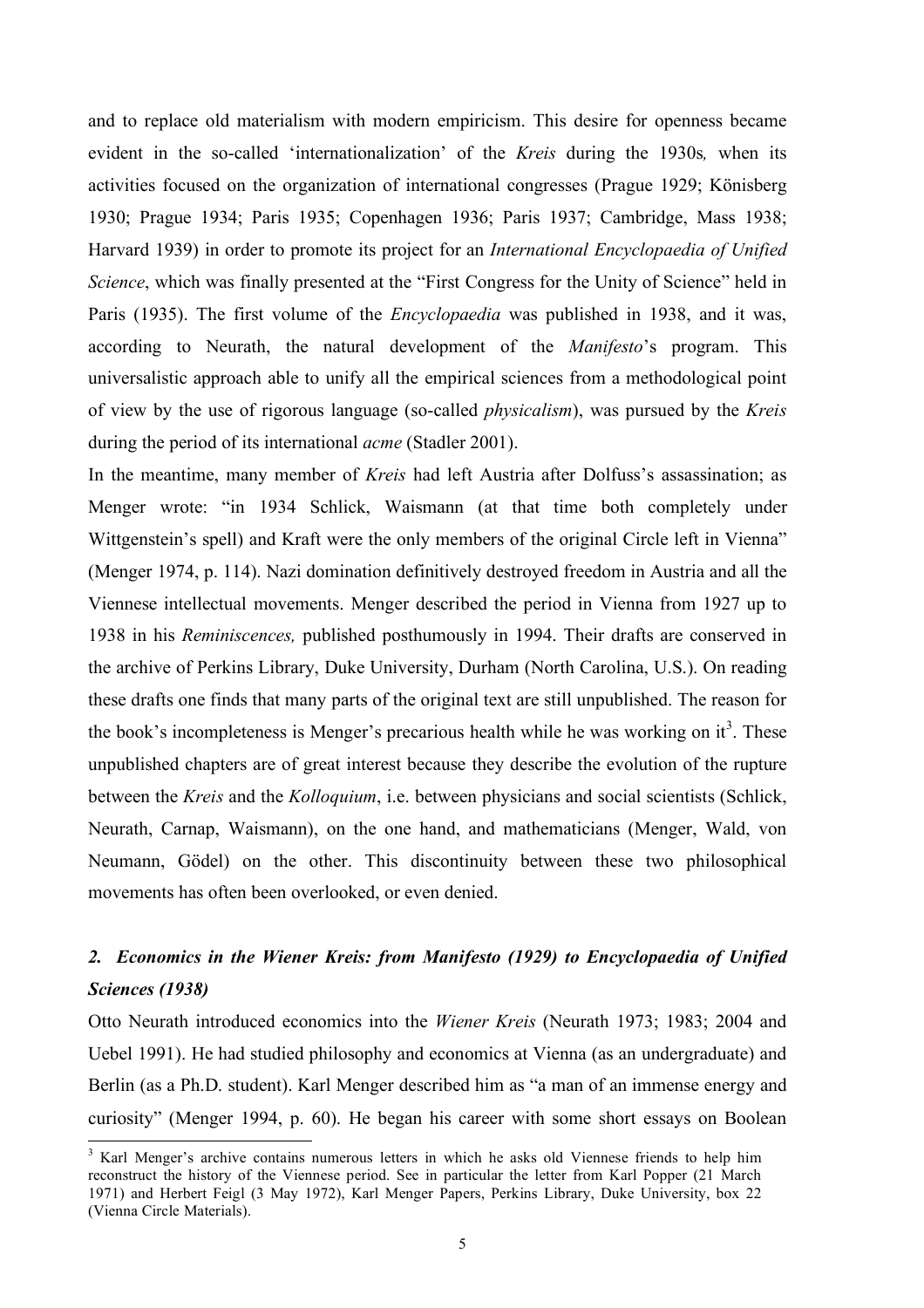algebra and then became closely interested in economics and sociology. According to the bibliography of the *Manifesto,* Neurath was the only member of the *Kreis* concerned with the foundations of sociology and economics.

Neurath described himself as a 'social engineer' and sought to find a technical approach to economics that would transform economic systems; he studied economic theory in order to change the social order according to a rational model for the improvement of the lower classes. In Vienna he had attended Böhm-Bawerk's seminars, studying the Mengerian version of marginalism, and criticizing it. In Neurath's view, the metaphysical concept of marginal utility, which was perfectly suited to the "bourgeois theory of Menger father" (Leonard, 1998), was useless not only in understanding but above all in modifying the material conditions of the working classes.

Neurath's first essays in economics were written at the beginning of the century and consisted of methodological inquiries into ancient and modern economic history. He declared himself closely influenced by Pareto's *Manuel*, 4 with which he shared the opinion that, after introduction of *homo oeconomicus,* economic theory had become too abstract: "homo economicus was created, as Pareto remarked (1909) endowed also with an economic motive that until then had been alien to psychology and will probably remain so in the future" (Neurath 2004, p. 274). Abstractness was the first defect of economics; the other was its "fallacy", which derived from the identification of economics as a whole with just one historical model of it (the monetary economy): "economic theory also followed too closely the example of monetary economics" (p. 278). This mistake caused the transformation of political economy to monetary economy. Neurath wrote: "the thought was lost sight of that money itself is but a means of the technique of organization that might be radically changed or even removed" (ibid*.*). According to Neurath, these two errors were rooted in "the opposition between abstract economic theory and concrete economics from the history of economic thought" that provoked the famous debate on *Methodenstreit.*

Neurath was convinced that the aim of economic theory is to explain how the material conditions of life are formed by "transfers of goods" and to identify the conditions under which one state can be derived from the other. He claimed: "*true science consists in systematically examining all possible cases*. Exact political economy has not achieved this until now. It does not even encompass all actual cases. This is one of the reason why exact theory finds itself in opposition to the historical school and why it does not have an awful lot

 <sup>4</sup> V. Pareto *Manuel d'economie politique*, Paris, 1909; see also V. Pareto "Anwendungen der Mathematik auf Nationalökonomie", in *Enzyklopädie der Mathematische Wissenschaften*, I, 2, Teubner, Leipzig, 1910?.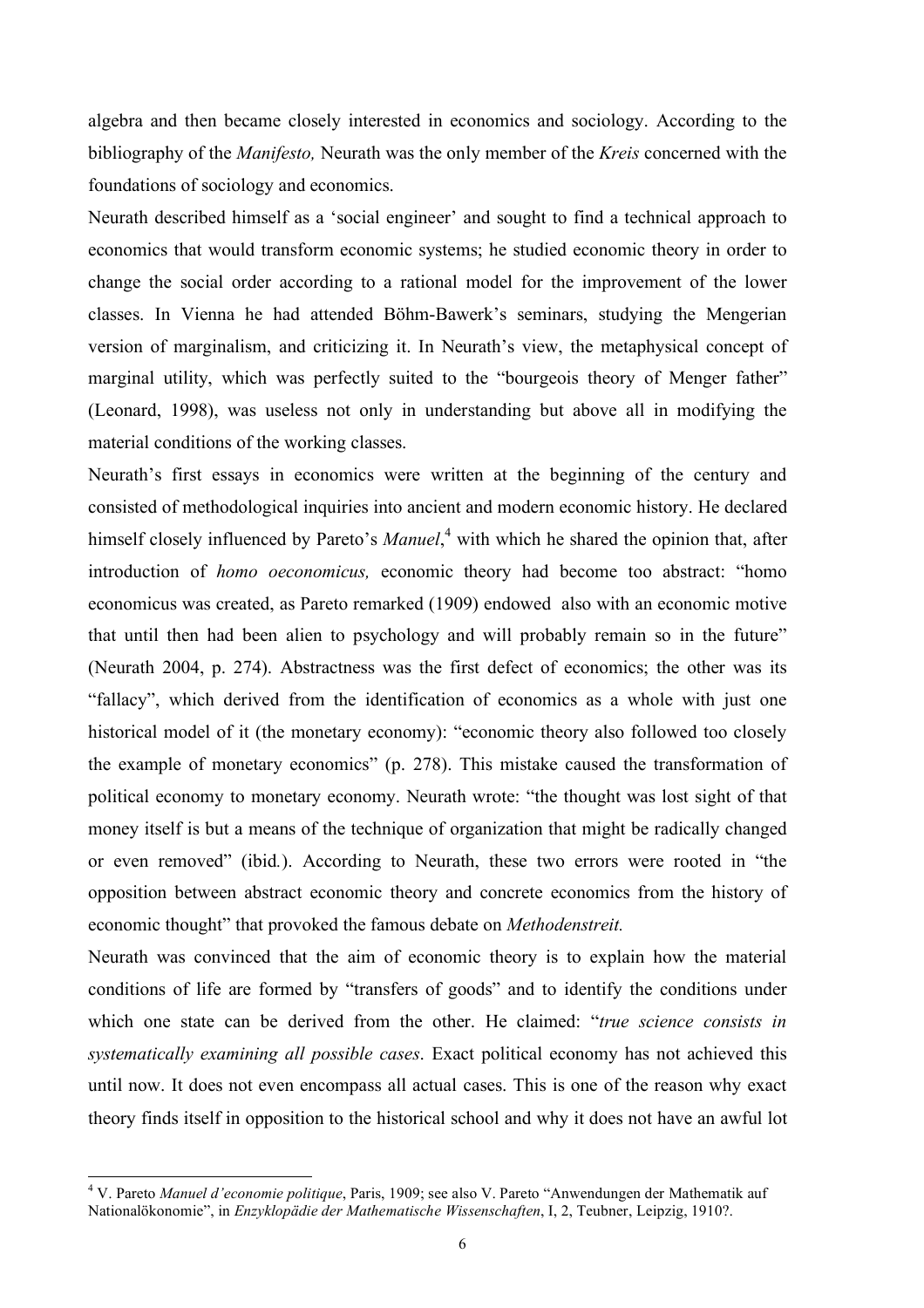to say to those economists who occupy themselves with issues of practical interest, theories of crises, cartels and trusts" (ibid*.*).

In 1917 he wrote *The Conceptual Structure of Economic Theory and its Foundations* (Neurath 2004). This marked Neurath's passage from an exclusive methodological interest to investigations into concrete alternatives to liberal society. He maintained that it was necessary "to create a structure for an economic theory that is able in principle to provide equal theoretical treatment to all possible forms of economic activity." (*ibid* p. 312). Neurath now formulated his theory of the so-called "economy-in-kind," as an alternative to both the capitalist and socialist economies. An economy-in-kind derived, not from the concept of economic efficiency but from that of "wealth", i.e. "what one produces and consumes in the widest sense". This concept "is linked to all those scholars who simultaneously treat different forms of economy and to all those who as utopians treat of possible institutions" Neurath remarked that only a small number of economists were able to do this, most notably Carl Menger and Vilfredo Pareto.

During the First World War, Neurath joined the debate on planned economy (Uebel 1991; Caldwell 1997, Neurath 2004). In 1919 he argued that during times of peace, profit-oriented? economic production provoked cyclical periods of overproduction and unemployment. In wartime, on the contrary, production which was not directed to profit was always fully utilized, and suppression of the price system (replaced by planned prices) gave greater stability. Neurath recommended that some sort of planned economy should continue during peacetime, because it assured a better allocation of means. He insisted that there was no need for economic computation, because production can be objectively determined by general needs, rather than by profit-seeking, and he maintained that any computation of *inputs* and *outputs* could be conducted in physical terms. 5

Neurath soon became one of the most influential member of the *Kreis*: in 1929, together with Carnap and Hahn, he signed the *Manifesto*, which placed economics among the five sciences that were to become objects of the new positivist philosophy. The *Manifesto* regarded Carl Menger (like Quesnay, Smith, Ricardo, Comte, Marx, Walras, Müller-Lyer) as a forerunner of those scientists able to use empirical and anti-metaphysical methodology in social sciences. The task of such a method was to clarify the paradigms of disciplines still excessively metaphysical. For example, it was necessary to purge history and economics of concepts like "spirit of the people" (*Volkgeist*), as had been done in physics, when the concept of "causality" had been replaced by "relation".

 <sup>5</sup> Neurath's paper on economic computation provoked L. von Mises's reaction (von Mises 1920; von Hayek 1935).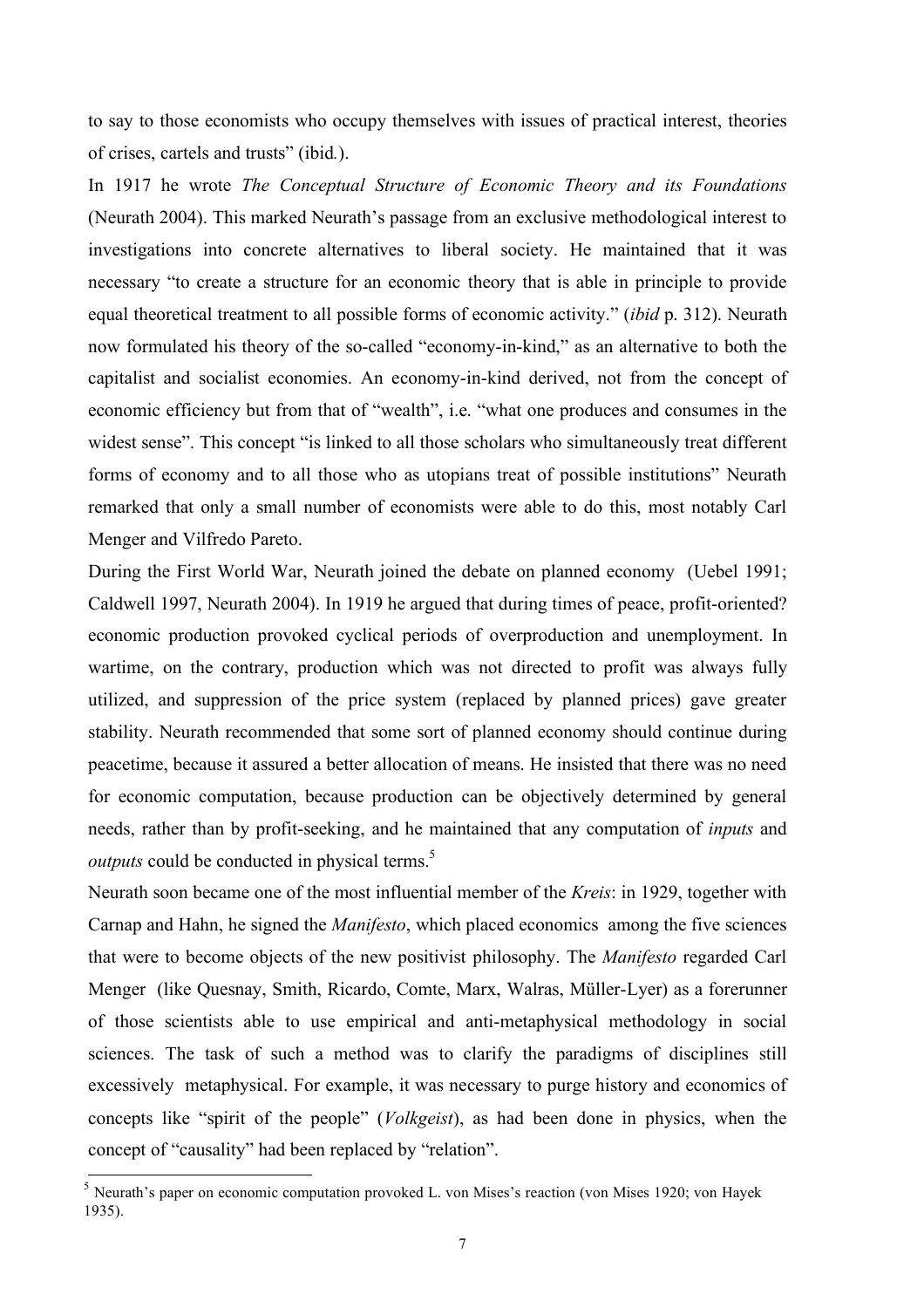During the 1930s Neurath worked on the ideal of a unified science, *Einheitswissenshaft*, and on "physicalism", its new scientific language. In *Physicalism* (1931), he explained how the ideal of an unified science could be achieved by transferring the language of physics to the other sciences according to neoempiricist approach. He wrote: "At first the Vienna Circle analysed 'physics' in a narrower sense almost exclusively; now psychology, biology, sociology. The task of this movement is unified science and nothing less" (Neurath 1983, p. 52). The hierarchy of known objects now comprised concepts of the mind's experiences and qualities; physical objects; objects of the social sciences. All of these were included in the socalled unified science because they had constant and quantitative relations to which physicalism was applicable. Neurath also introduced sociology into this ideal of unified science, considering it to be the merging of history and political economy.

The project to unify sciences was actualized in the *Encyclopaedia of Unified Sciences*, which was presented at international congresses for the unity of science organized between 1934 and 1939 by members of the *Kreis* (Neurath and Carnap in particular) jointly with the Berlin group, the Warsaw school and American pragmatists, principally Charles Morris (Stadler, 2001). Only one of the papers given at these congresses dealt with economics. It was Robert Gibrat's *La Science economique. Methodes et philosophie* (Gibrat, 1936), which treated economics as a complex science that must be expressed in mathematical terms. According to Gibrat the proper mathematical tools for economics were econometric ones able to analyze statistical data. <sup>6</sup> The sixth volume of the *International Encyclopaedia of Unified Science*, devoted to economics, was written by Gerhard Tintner and came out in 1968. It was the natural development of Gibrat's point of view: economic theory must use mathematics, and econometric models in particular. Tintner wrote: "As Carnap (1938) has pointed out, the procedure of social and hence economics are fundamentally the same as in the natural science (see also Morris 1938, 1946). Prices and quantities sold, interest rates, and the like are all quantitative concepts. … For investigations of a whole economy, it is frequently necessary to construct index numbers – for example, a cost-of-living index, various price indexes which represent prices in sectors of the total economy …" (Tintner 1968, p. 11).

## *3. From Kreis to Kolloquium: Karl Menger on language and mathematics*

Karl Menger joined the *Kreis* in 1927 on his return to Vienna from Amsterdam, but at the end of 1928 he "became aware of, and ever more disturbed by, [its] imprecision in the

 <sup>6</sup> In January <sup>1933</sup> the first number of «Econometrica» was printed. It was the official review of the Econometric Society, founded in 1930, by Irving Fisher and Ragnar Frisch. According to its statute, the aim of this society was to promote the use of quantitative approach in analyzing economic problems. (See also Mirowski 1989).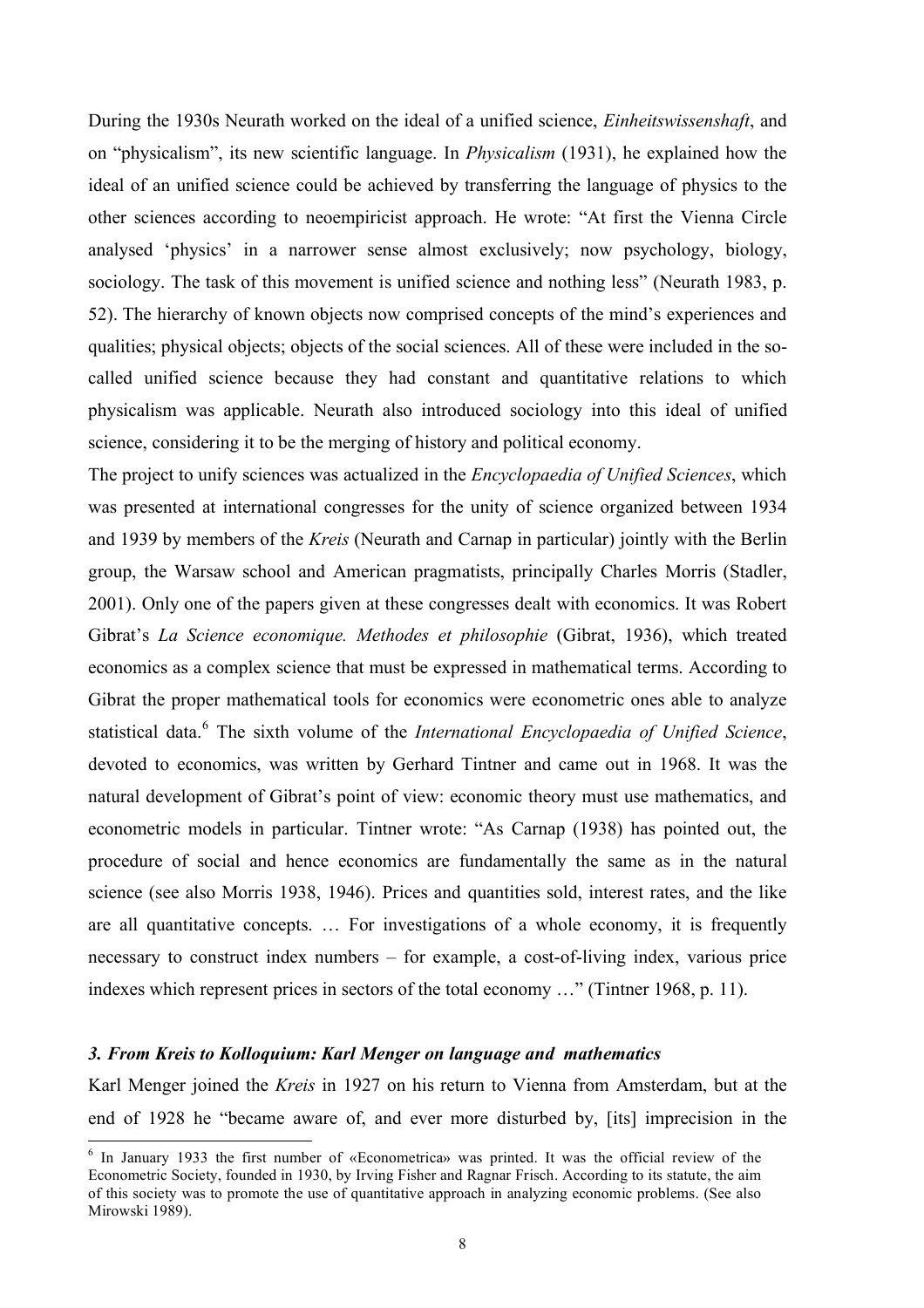epistemological ideas and formulations" (Menger 1982, p. 90). The publication of the *Manifesto,* which he called "rather superficial" (Menger 1974, p. 114), alienated him from the *Kreis*: "the pamphlet estranged me from the Circle to the point where I asked Neurath to list me henceforth merely as *close* to, rather than as a *member* of, the Circle" (Menger 1982, p. 92). The distance between Menger and the *Kreis* became evident in regard to the role of mathematics and language in the new *Weltauffassung*, (Menger 1974; 1982; 1994). These different points of view are fundamental for understanding the rupture between the *Kreis* and the *Kolloquium* in economic theory as well.

To comprehend the *Kreis*'s point of view on mathematics we must consider Hahn's thoughts on the matter (Hahn 1980). In 1930 he wrote: "observation and the tautological transformations of thought – these are the only means of knowledge we recognize" (Hahn, 1980, p. 21)He claimed that the mathematics of the *Kreis* constituted an alternative to both Hilbert's formalism and Brouwer's intuitionism. Hahn considered Russell's logicism to be the only valid epistemological model: "our adoption of Russell's position may cause some surprise in Germany where all ears are turned to the controversy between intuitionism and formalism – between Brouwer and Hilbert… [Brouwer's] point of departure seems too much akin to Kant's pure intuitionism and Kant's *a priori*. … As regards Hilbert's *formalism*, what must be pointed out from our point of view is above all the unexplained role of metamathematical considerations" (p. 26). This meta-mathematical knowledge derived neither from experience nor from logical transformations, and hence its nature was not explained. It was for this reason that Hahn adopted a "skeptical position towards Hilbert's point of departure" (p. 26).

In a subsequent paper of 1931, (Hahn 1980) Hahn again took up this position against the intuitionism of A. Heyting and the formalism of J. von Neumann: "I regard the investigations of both Brouwer and Hilbert as highly significant within mathematics, but I do not regard them as theories of the foundations of mathematics" (p. 32). Hahn again recalled Russell's approach but rejected his absolute realism: "I now assume, like Russell, that for describing the world (or better a selection of world) we have at our disposal a system of predicative functions, etc. – though, unlike Russell, I do not believe that the predicative functions are something absolutely given, something we can point out in the world" (p. 35).

Hahn's position on mathematics is crucial for understanding the discussion on mathematics by the *Kreis*, but it was not the "one and only" position that it took up on this matter. For example, Rudolph Carnap did not fully share it. In 1931 he wrote to von Neumann: "My own conception is not that of Russell but rather rests on a combination of Russell's and Hilbert's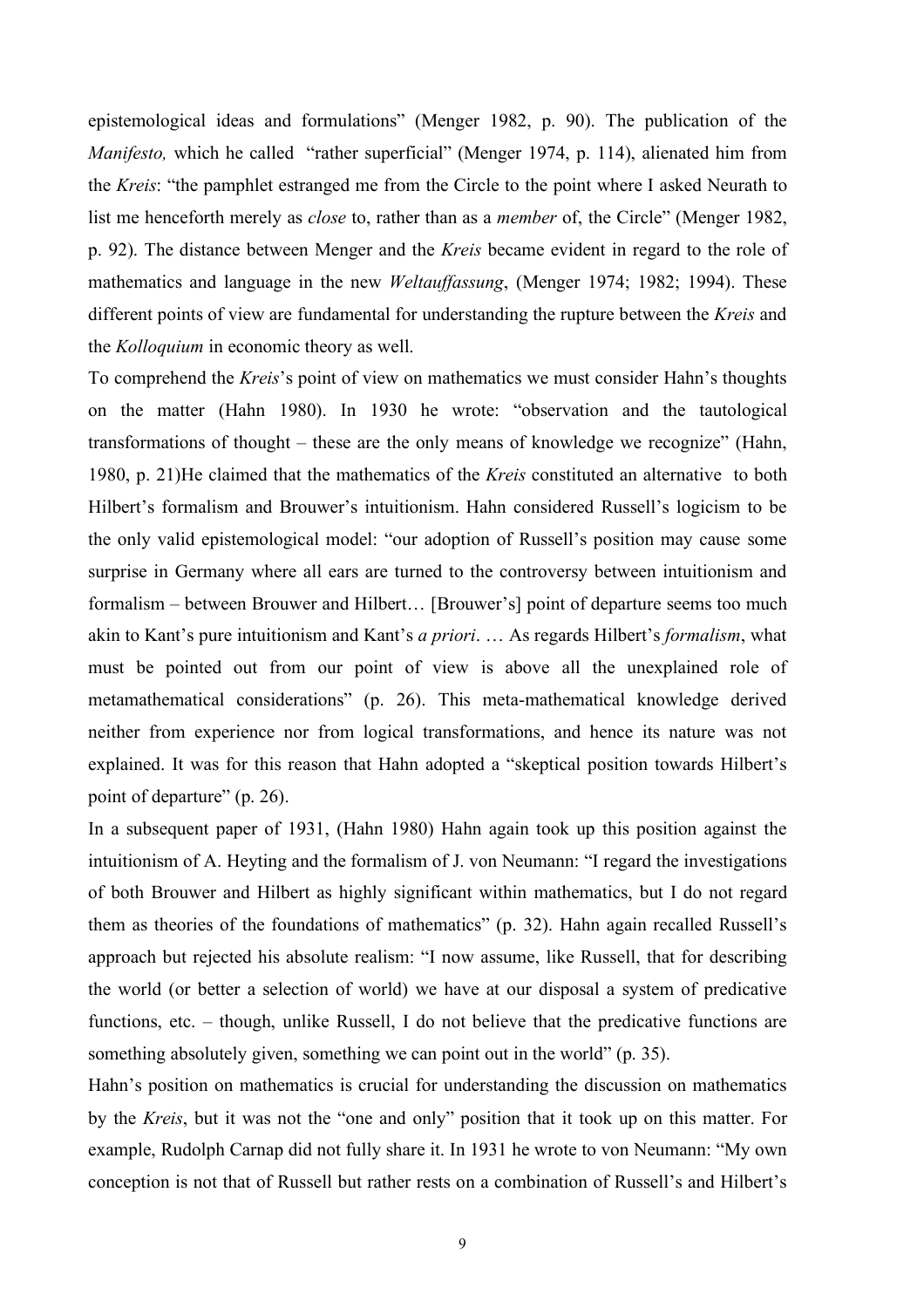ideas: therefore it will also be affected quite strongly by Gödel's results" (Mancosu, 1998, p.  $41)^7$ .

The debate on the foundation of mathematics was complex, in fact, above all after the Könisberger congress (September 1930), during which Gödel announced his revolutionary results. We can deduce from some letters between Carnap and von Neumann that Carnap was extremely interested in Gödel's theorems: he "surely had difficulties with the technical details of the proof [but] the importance of Gödel's result was immediately clear to him" (Mancosu, 1998, p. 39). Von Neumann was also deeply influenced by Gödel, whose announcement of the incompleteness proof was "one of the major turning points of [his] intellectual life … [and] it stole away at least half of von Neumann's mathematical *raison d'être*" (Mirowski, 1992, p.122). Menger was struck by Gödel's theorem as well. Herbert Simon (Simon, 1991) recalled in his autobiography that Menger had once told him that he began his career deeply interested in logics and in the fundaments of mathematics, but after the publication of Gödel's theorem he had believed it impossible to give a rigorous foundation to mathematics. He himself wondered what was meant by mathematical certainty and never found the answer.

As said, the distance between Menger and the *Kreis* concerned mathematics and language. Menger did not share the *Kreis* members' view of mathematics as a set of tautologies that can be reduced to a logical-formal pattern entirely independent from actual reality. He rejected the idea of a single logic with rules on which mathematics is formed and suggested a variety of logics. He wrote: "So I finally arrived at the conclusion that the member of the Circle must be thinking of the reduction of mathematics to logic claimed in the *Principia Mathematica* in 1910 … [but] I failed to see what the ill-defined use of the term 'tautology' in the provocative reference to mathematics as a system of tautologies substantially added to Russell's claim that mathematics can be reduced to logic". (Menger 1994, p. 141). Hence Menger in a certain sense endorsed Hilbert's endeavour to construct a sort of metamathematics. He wrote: "a mathematical theory, I emphasized, consists of nothing but transformations of precisely stated propositions into other propositions according to precisely stated rules, with freedom in the choice of the rules as well as of the propositions" (Menger 1974, p.111).

As regards language, Menger did not share the *Kreis*'s interest in Wittgenstein's *Tractatus*. In drafts of Menger 1994, there is a chapter entitled "Atomic proposition, tautologies and

 $<sup>7</sup>$  The correspondence between Carnap and von Neumann on this matter shows that also the Hungarian mathematicians</sup> were deeply impressed by Gödel's results. In June 1931 von Neumann wrote to Carnap: "Thus I am today of the opinion that Gödel has shown the unrealizability of Hilbert's program; there is no more reason to reject intuitionism (if one disregards the aesthetic issue, which in practice will also for me be the decisive factor)" (Mancosu. 1998, p. 40).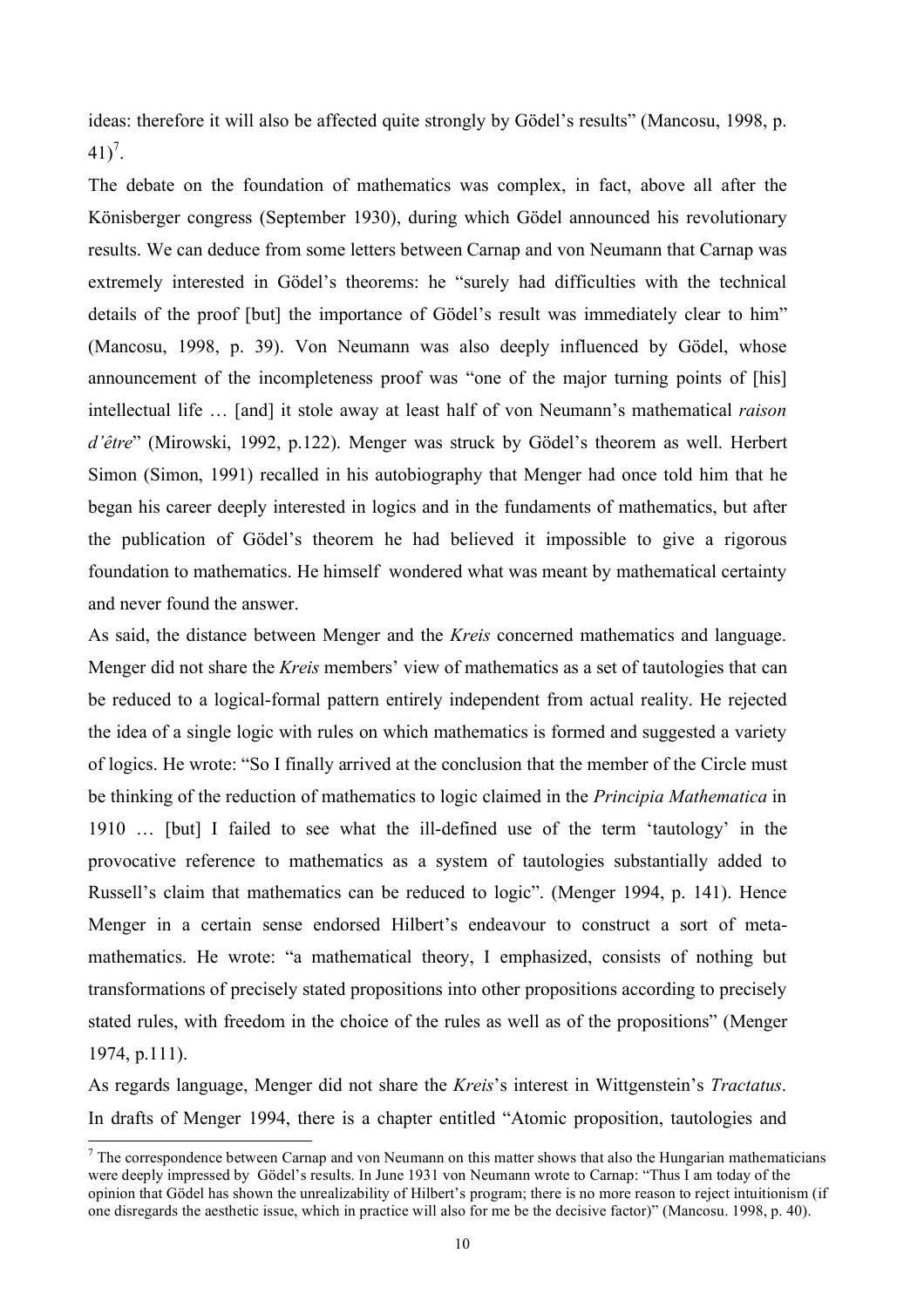language", in which he wrote that "the *Tractatus* as such was no longer on the agenda; but obviously the book was very much on the minds of Schlick and Waismann, somewhat less on Hahn's and Carnap's, and only Neurath was in opposition". But, he added, "all members, however, had participated in a sentence-by-sentence scrutiny of the *Tractatus* a year or so earlier" and "a jargon had developed with which I was not familiar"<sup>8</sup> (see also Menger 1982, p. 86). Menger did not share the holistic idea of the unity of language, and he voiced his opposition to it at some meetings of the *Kreis,* although only Gödel agreed with his position. He wrote: "I objected to the recurring references in the Circle to *the* language and repeatedly asked Carnap, Schlick and other members what justified the implied belief in the uniqueness of language. But on this point, too, I failed to receive a satisfactory answer. Schlick did not seem to take the question seriously" (Menger 1994 p. 141). Menger remembered how frequently Gödel and himself had attended Schlick's meetings. At the end of one of them, during which the formal structure of language had been discussed, Menger said to Gödel: "today we have seen how little wittgensteinians are these Wittgenstenians and we kept silent"; Gödel's reply was: "talking about language I am persuaded, I am amazed, of the fact that people never understand each other"<sup>9</sup>.

The distance between Menger and *Kreis* became manifest when the movement began to propagate the idea of a "Unified Science". He saw this as "an inroad of a kind of metaphysics" that "originated with Waismann" (Menger 1974. p. 110). This ideal of unifying the sciences conflicted with "those schools of social science, then flourishing especially in Germany, which extolled intuition, cognition of essences, and consciousness of absolute values" (Menger 1974, p 111). Like every member of *Kreis,* Menger rejected "all verbiage about essences and the absolute", but he "was in less than full sympathy with the unity movement" (ibid*.*), which he considered embedded in a monistic scheme entirely useless from a methodological point of view. He wrote: "Apart from a general aversion to monistic schemes, I feared that for the sake of a methodological monism some at least potentially useful procedures might be neglected or even discarded", and he added: "Nor have I ever understood what particularly useful cognitive purpose would be served by such definitory unifications and separations even if they were to be achieved" (ibid p. 111- 112).

Menger's distance from the *Kreis* seems extreme; and this was probably the main reason that led him to found his *Mathematische Kolloquium* in 1928. He wrote: "I tried to model the Colloquium a little after Schlick's Philosophical Circle, though in some ways this ideal was of course unattainable" (Menger 1982, p 90).

 $\frac{8}{9}$  Karl Menger Papers, Perkins Library, Duke University, box 22 (Vienna Circle materials).  $\frac{9}{9}$  Cf. Menger (1994) pag. 210.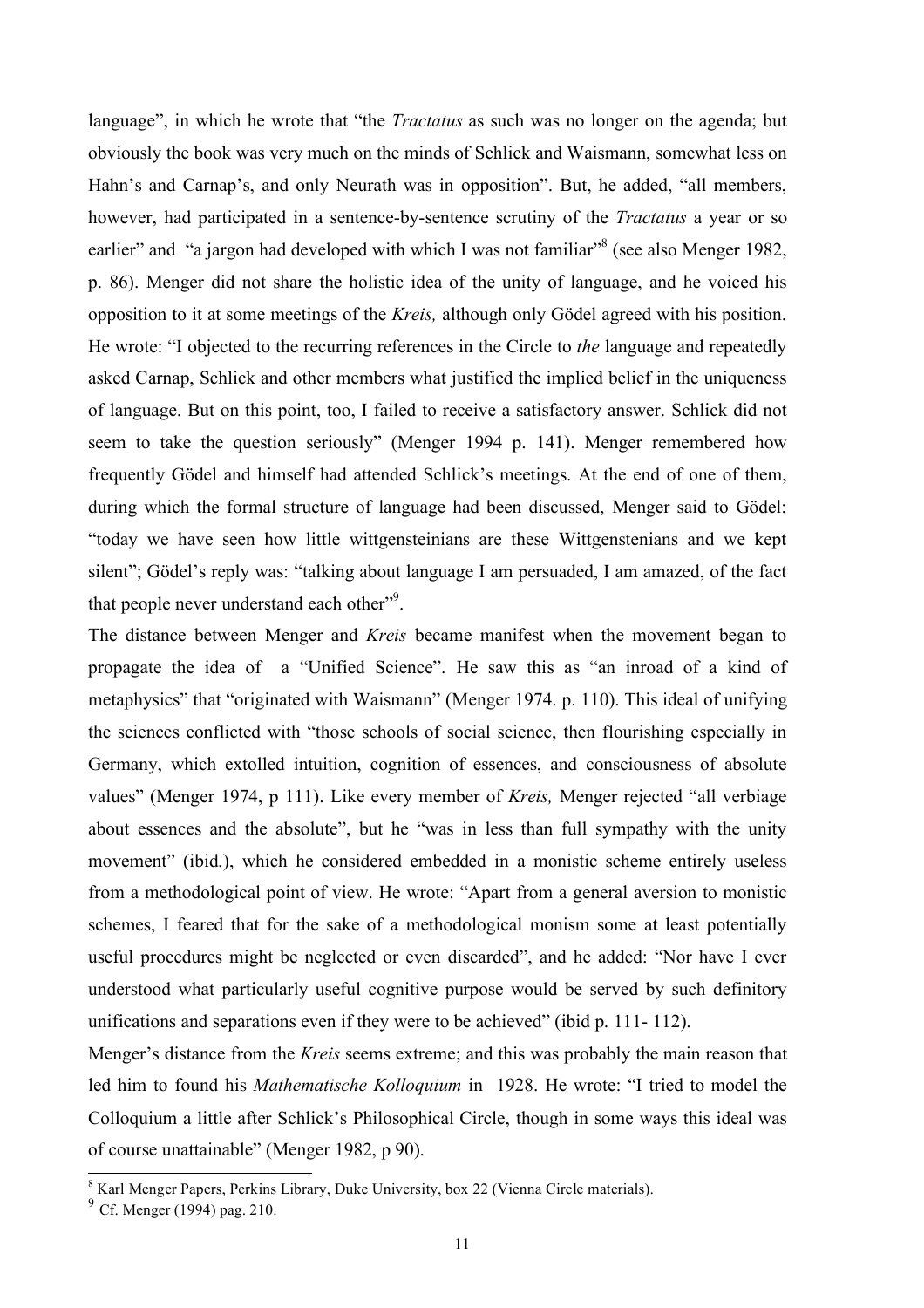#### *4. Economics in the Kolloquium: the contribution by Karl Menger*

The *Mathematische Kolloquium* was the natural place for Menger's thought to develop. Mathematical inquiries were not its only concern: in 1935 Menger wrote a paper in Italian in which he explained the *Kolloquium*'s principal interests. It discussed geometry, mathematics and logics, but the social sciences, especially economics and ethics, soon became themes of great interest to it. Menger wrote: "in this *Kolloquium*, beyond studying the recent developments of geometry and logics, we are interested in the new applications of exact sciences to *sociological* problems" and in a note he added: "for example on the existence and unity of solutions for production equations in mathematical economics, see Schlesinger-Wald, *Ergebnisse* 6, p. 10", (Menger 1935, p. 327 [my translation]). <sup>10</sup> As Menger said (1979, p.2), the aim of his researches, all long his life, was to find a *"theory of the application of mathematics to science*" and among these sciences he included economics.

While still a student, Menger had been deeply interested in economic issues. In 1923 he edited the second edition of his father's *Grundsätze.* According to Hayek (1932), this second edition "remains in the form of voluminous but fragmentary and disordered manuscripts, which only the prolonged and patient efforts of a very skilful editor could make accessible. For the present, at any rate, the results of the work of Menger's later years must be regarded as lost" (Hayek 1932, p. 416). Frank Knight, editor of the first English translation of Grundsätze in 1950, agreed with Hayek.<sup>11</sup>. Still today there is no English translation of *Grundsätze* 1923. Karl Menger did not share Hayek's and Knight's opinions. In his introduction to the second edition of the *Grundsätze*, he wrote that, in 1889, his father had judged his major work incomplete and said that it should be reformulated in order to combat the triumph of historicism in German post-Kantian philosophy**.**

<sup>&</sup>lt;sup>10</sup> Economic issues were treated as very important in *Kolloquium* from the beginning. I cannot agree with Golland (1996), who has maintained that past literature, Punzo's contributions in particular, "exaggerates the importance of economics in Menger's colloquium (p. 9).<br><sup>11</sup> Contrary to Hayek, Karl Polanyi considered the second edition of *Grundsätze* to be fundamental for

Menger's thought and the history of economic theory. According to Polanyi, the definition of economics as the science of the allocation of scarce means to given ends should to be limited to only the kind of economics based on exchange (*Verkehrswirtschaft*). Menger was the first economist to realize that "economic" had another meaning: in the fourth chapter of *Grundsätze* 1923, he distinguished two kind of economics. The former, called *maximizing* or *economical* (*okonomisierende*), is founded on the postulate of scarcity. The latter, called *techno-economical* (*sparend*, or *wirtshaftend*)*,* is founded on the physical character of production, free from any link with scarcity of means. After the marginalistic revolution, economic theory used the principle of scarcity as its only paradigm, achieving such outstanding results that the substantivist meaning of economics was abandoned. Knight translated the German word *wirtschaften*, (the substantivist meaning) with the English word *economizing*, which Menger restricted to the formal meaning of "economic". Polanyi (1971) emphasised that Menger had written the second edition of *Grundsätze* in order to restrict application of the formal meaning of economics only to Western economic systems founded on exchange.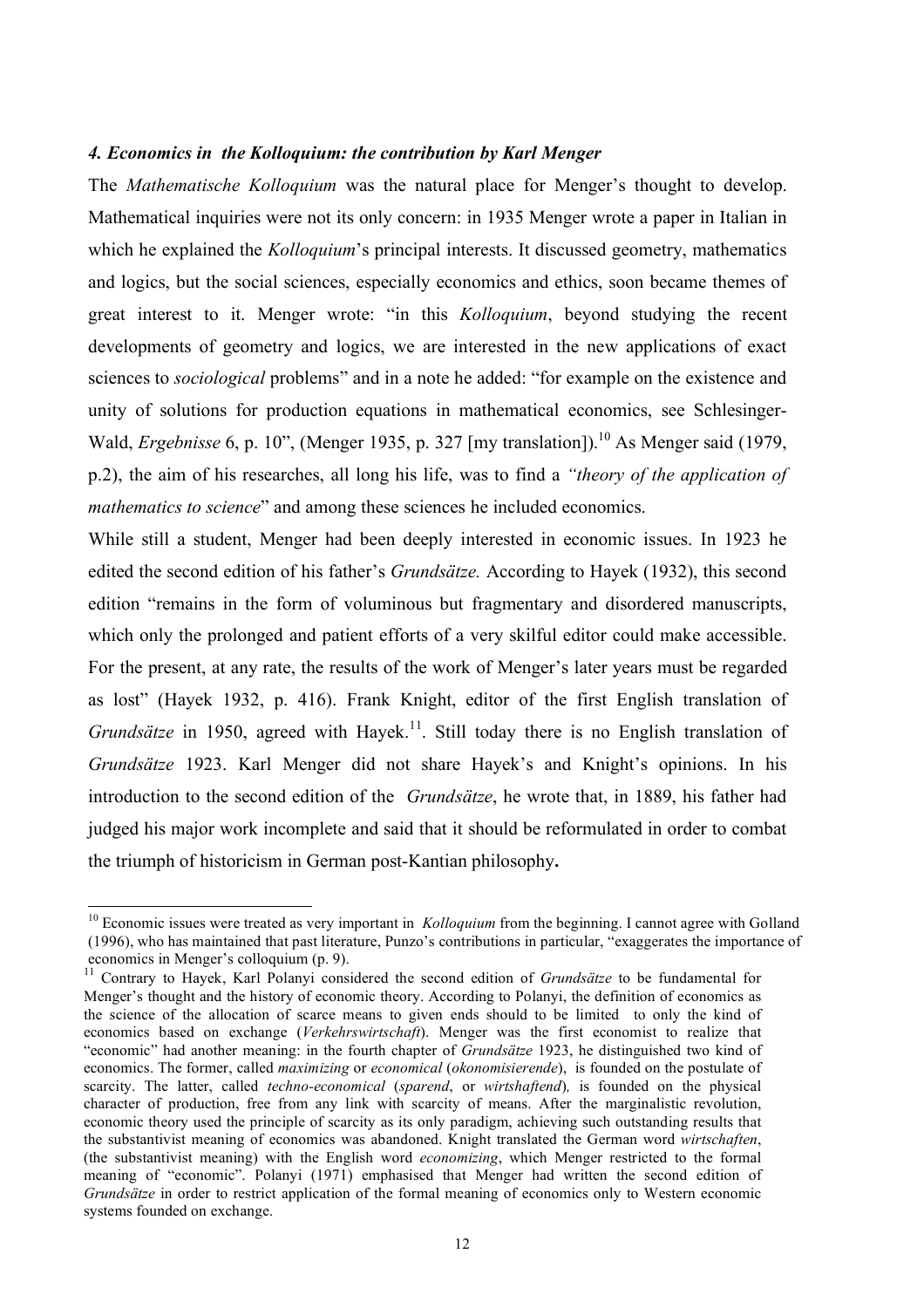In 1923 Karl Menger wrote his first economic paper, "Unsicherheitsmoment in der Wertlehere. Betrachungern in Anchluss an das sogenannte Petersburger Spiel", on the role of uncertainty in economics (Menger 1967). Hans Mayer, then the editor of *Zeitschrift für Nationalökonomie,* refused to publish it because of the excessive use of mathematical formulas. The paper was discussed in 1927 at a meeting of the Viennese Economic Society and provoked differing reactions. It was only published in 1934, when Oskar Morgenstern according to Menger "one of the very few Austrian economists who were free from prejudices against mathematical methods in economics" (Menger 1967, p. 259) - was appointed editor of the *Zeitschrift*.

Menger addressed the paper to economists and psychologists, inviting them to find a general function able to describe the constant behaviour of agents and deviations from it. He started with the St. Petersburg paradox. This had been formulated at the end of the eighteenth century by Daniel Bernoulli, who was the first to investigate the meaning of the so-called **"**expected utility**"** for a gambler who persists in playing the same game. Menger was concerned with subjective probability and stressed that deviations of behaviour are very complex: even in a game with a finite number of solutions, individual choices may disregard mathematical expectations. Menger wrote: "what I regard as the essential point of that early paper is the introduction of probabilistic idea into this branch of economics, whereas Bernoulli had introduced an economic idea into the theory of probability" (Menger 1979, p. 6)

In the drafts of his *Reminiscences*, Menger recalls that only after the mid-1930s were mathematical economics considered in Vienna. Carnap was so deeply impressed by Menger's analysis of the St. Petersburg paradox, that, twenty years later, he quoted it in his *Foundations of Probability*. Menger's article indubitably influenced the subsequent reflections of von Neumann and Morgenstern on the axiomatization of utility in games theory (Kuhn and Tucker 1958), but, according to Menger, still persisting in both the Neumann-Morgenstern's *theory of games* and Frank P. Ramsey's article on probability is the idea that the choice with a higher mathematical probability is preferred. By contrast, Menger underlined the preponderant weight of uncertainty in economic behaviour.

In a letter of 18 September 1935, Ragnar Frisch wrote to Menger: "I am very happy to hear that you expect in the future to devote part of your energy to the problems of economics and the social sciences. There is a vast need for people, with a genuine mathematical knowledge and ability, taking up problems in this field. I am sure that we may expect highly significant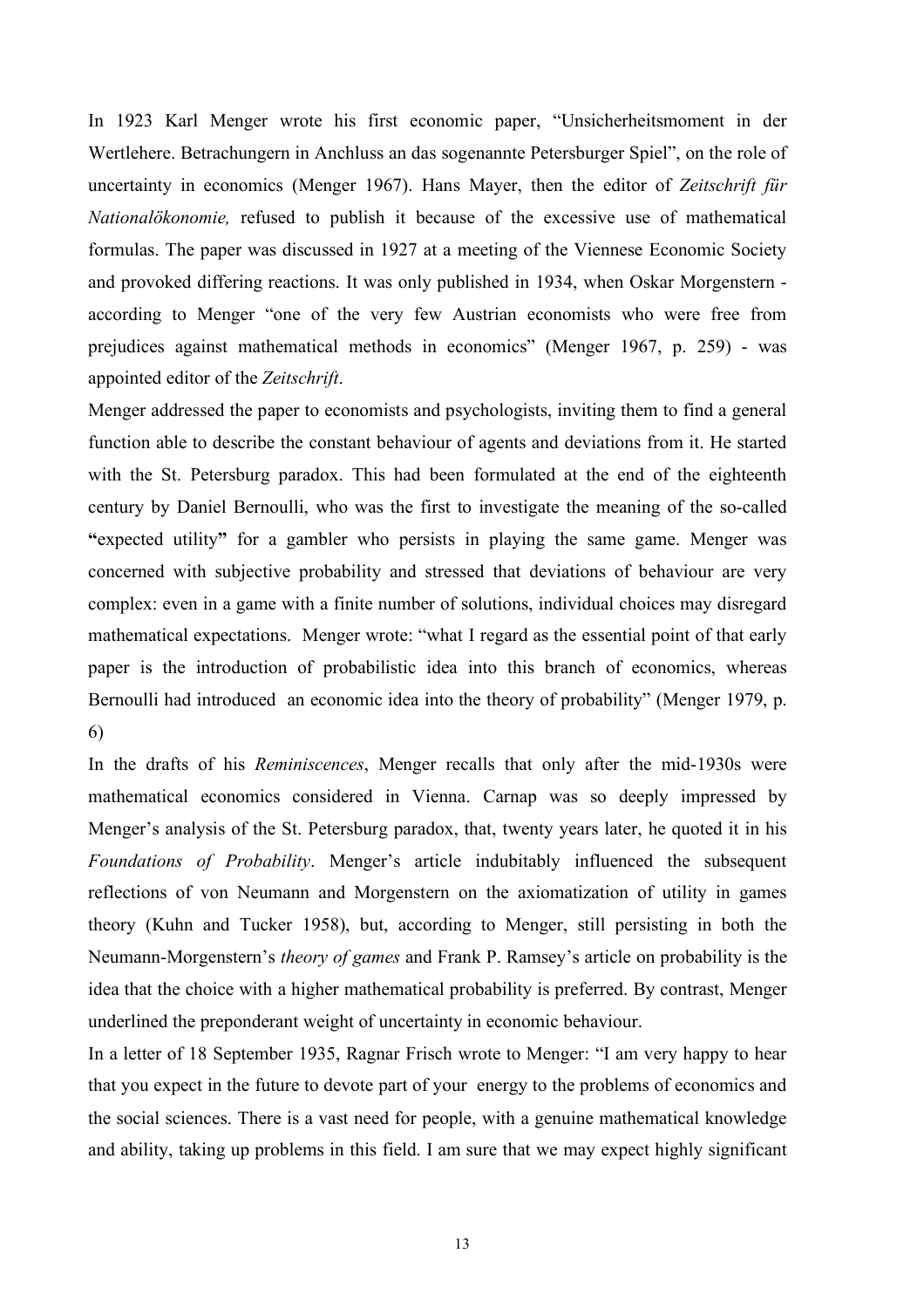contributions from you"<sup>12</sup>. As we shall see, Menger's efforts and researches in mathematical economics were focused on the axiomatization of economic theory, or better, those aspect of economics to which mathematics could be applied according to an meta-mathematical model *à la Hilbert.* His *Kolloquium* became the place in which the formalization of the GEE model came about.

In 1936 Menger published "Bemerkungen zu den Ertragsgesetzen", which was translated in English in 1954 as "Remarks on the Law of Diminishing Returns. A study in Meta-Economics", and according to Schumpeter (1954), "a shining example of the general tendency towards increased rigor that is an important characteristic of the economics of our own period" (p. 1037). He wrote the paper in answer to Ludwig von Mises's claim "that certain propositions of economics can be *proved* [and] as an example he mentioned the law of diminishing returns and referred me to the literature for the proofs" (Menger 1979, p. 279); after having read the paper, Mises wrote Menger "that he learned a great" from it. The meaning of the title is explained by Menger himself: "following a suggestion of Hilbert, modern logicians refer to the study of the logical relations between the statements of a theory as the corresponding *meta-theory*. In this terminology, the contents of the present paper can be described as a chapter in *meta-economics*" (ibid. p. 280). The paper was indented "to familiarize economists (especially of non-mathematical schools) who claimed to *prove* certain assertions about returns, with what logicians demand of proofs" and "to present a method that economists (and indeed all social scientists) interested in proofs of quantitative laws may find useful in checking conjectures: the method of demonstrating that a proposition *β* is *not* a consequence of a proposition  $\alpha$  by exhibiting a function that satisfies  $\alpha$  but not  $\beta$ <sup>"</sup> (p.6).

According to Menger, the proper methodology of economics complies with the following three rules:

"1. By saying that a proposition does not follow from certain assertions, we do not mean that it is not valid …

2. By saying that a proposition does not follow from certain others, we do not mean that it is valid … Only experience can show whether or not the derived proposition is valid.

3. The crucial issue for economics to be whether or not is not these laws are empirically confirmable" (ibid)

Menger then considered the law of diminishing returns to land first formulated by Eugen Böhm-Bawerk: "additional applications of capital and labor on a piece of land increase the

<sup>&</sup>lt;sup>12</sup> Ragnar Frisch to Karl Menger, 18 September 1935, in Karl Menger Papers, Perkins Library, Duke University, Durham, N.C, box 2 (Correspondence).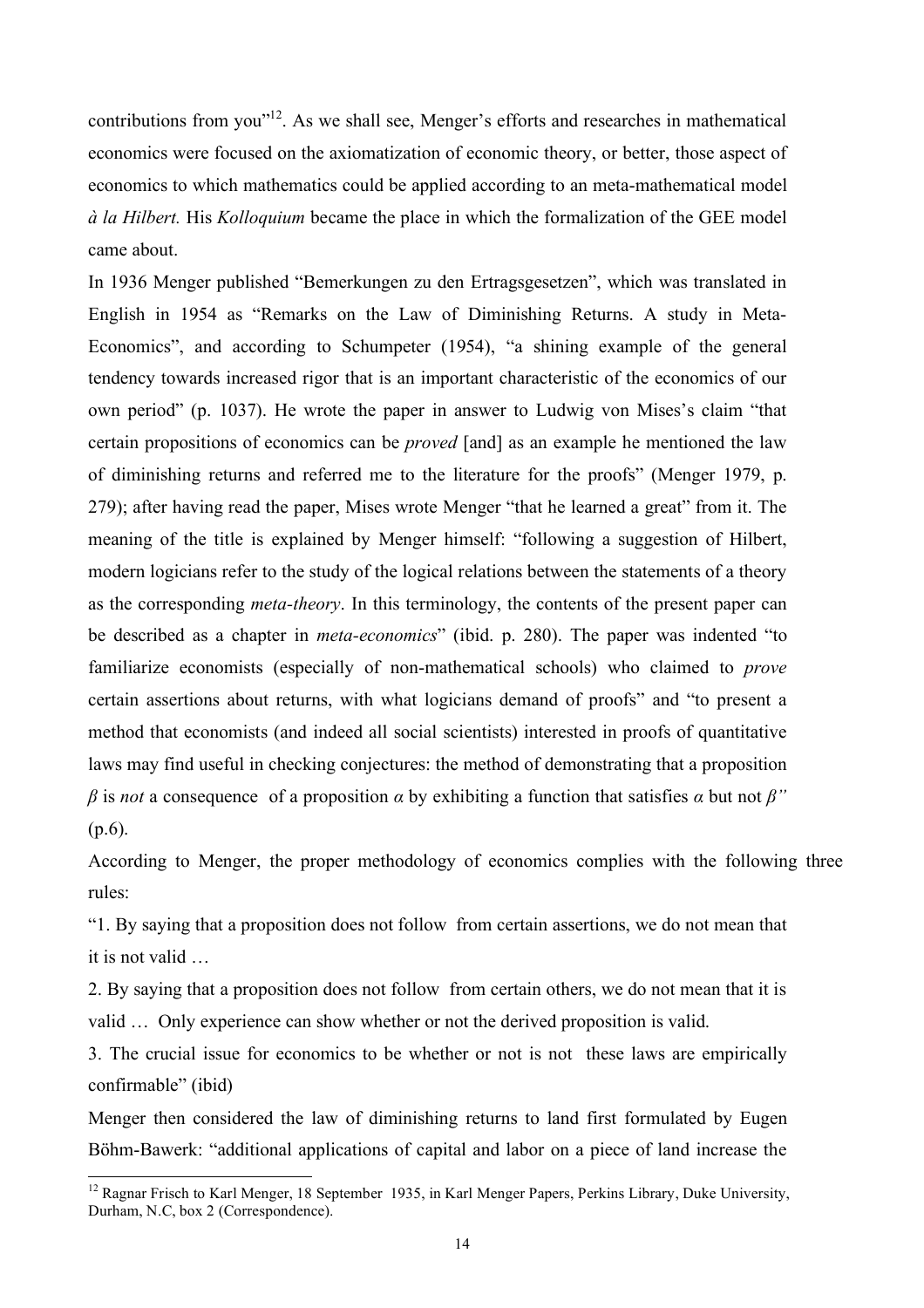total product, but after a certain point this output increases relatively less than further costs. In other words: like increases of cost produce a decreasing increase of the product" (p. 281)  $[A]$ .

From this law we deduce that:

*a*. "an increase of cost outlay yields a smaller increase of the product when added to a larger outlay than when added to a smaller outlay (it depends on the amount of land used)";

*b*. "as the cost outlay rises, the average product of every piece of land falls after a certain point has been reached

According to Menger *a*. and *b*. are two formulations of the same law (both derived from the first one), *but* – as Menger underlined – "hence far from being equivalent, neither of the two laws implies the other" and it can be shown "by elementary algebra"; hence we wonder "which of these two propositions do economists mean when they speak of the law of diminishing returns").

Let us compare these two laws (*a*. and *b*.) with the above methodological scheme (1, 2, 3.). Neither *a*. nor *b*. are logical complements of the other, even though they both derive from [A]; the validity of *a*. does not imply the validity of *b*., and vice versa. The validity of both depends on empirical testability; in particular it depends on additions to *large* or to *small* outlays: "both laws deal with product increments yielded by additional outlay – but to sufficiently *small* outlays in one case and to sufficiently *large* outlays in the other" (p. 289). Then, two laws can be reformulated thus:

 $a$ . "on every piece of land and for every outlay  $y_1$ , a fixed additional outlay, h, yields a larger product increment when added to  $y_1$  than when added to a sufficiently large outlay";

*b*." on every piece of land, the average product of any given outlay is greater than the average product of any sufficiently large outlay" (p. 290).

Menger verified that *a* (the law of diminishing product increments) is not a consequence of *b* (the law of diminishing average product), but also that the contrary is valid. And he concluded: "From the point of view of methodology, the present paper can perhaps lay claim to being the first instance in economics of a clear separation between the question of logical interrelations among various propositions and the question of empirical validity" (p. 300). This was, Menger believed, the key point in transforming economics into a science, testifying its scientific nature.

#### *5. Economics in the Kolloquium: the reformulation of the GEE model*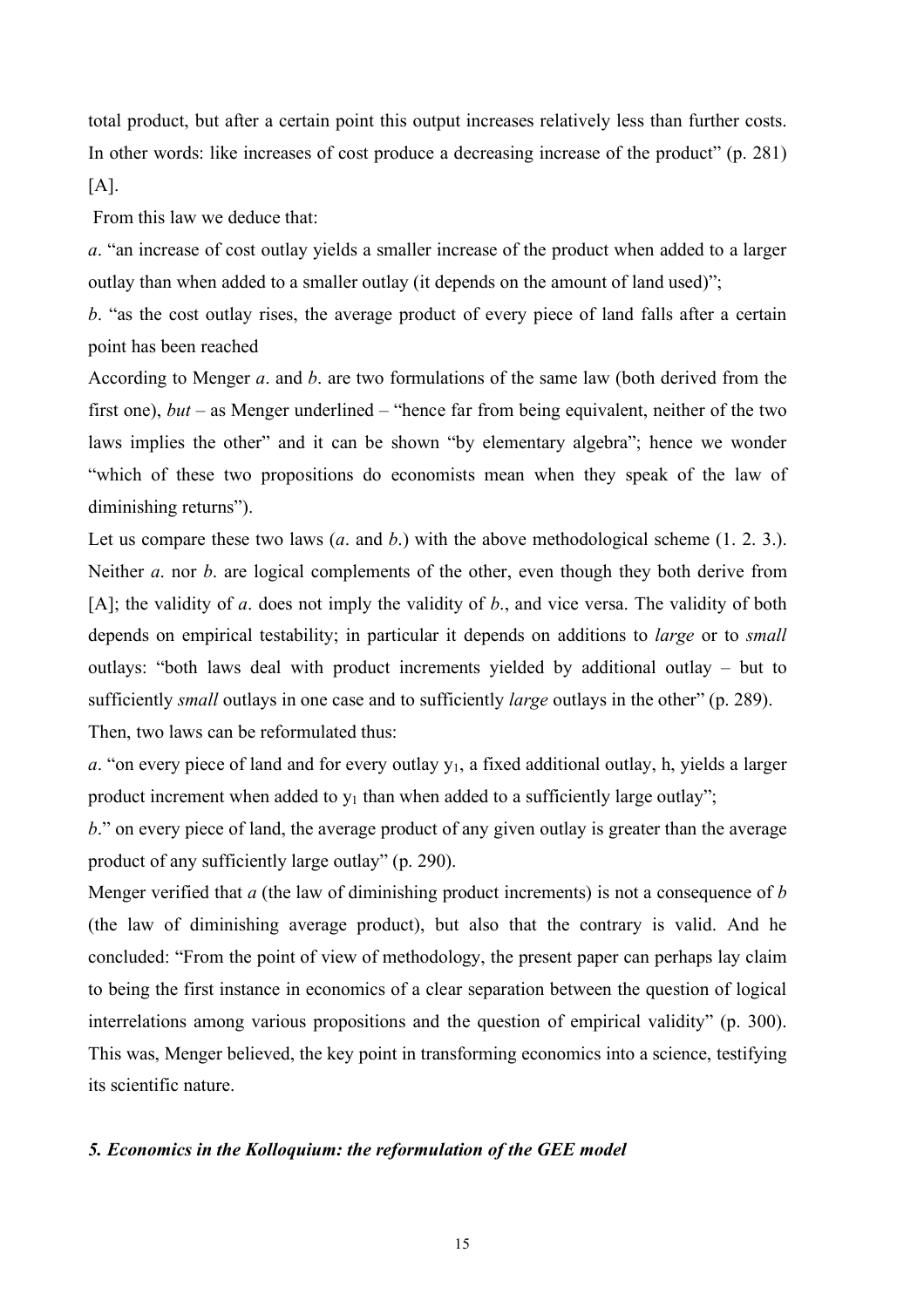The members of the *Kolloquium* concerned with economics were Abraham Wald and Karl Schlesinger. Oskar Morgenstern and John von Neumann took part, even though the former never considered himself a "formal member of either group [*Kreis* and *Kolloquium*]" (Morgenstern 1976, p. 806) and the latter attended the seminars during his trips from the USA to Europe after his appointment as visiting professor at Princeton in 1931.<sup>13</sup> Wald, Schlesinger and von Neumann were all engaged in the mathematical reformulation of the GEE model. In 1964, Kenneth Arrow wrote to Karl Menger asking him about "the intellectual relationship between Wald's first paper on existence of equilibrium and von Neumann's article on an expanding economy". He wrote: "[As von Neumann] understands the replacement of equations by inequalities along Zeuthen's lines, whereas clearly the problem he raises, that of a uniformly progressive economy, is derived from another section of Cassel's book … did von Neumann arrive at this formulation independently of everyone else? Or did he derive it from Schlesinger or Wald? Or is it too late ever to find out?" The meaning of Arrow's questions was that according to him: "the really interesting point is that von Neumann's mathematical methods, introduced in that paper, actually enable one to improve greatly on Wald's proofs, giving both more general and more elegant results"<sup>14</sup>. Many years later Arrow wrote that Wald and von Neumann "make no reference to each other, despite very close apparent links" (Arrow 1989, p. 16).

The relationship between Wald's articles and von Neumann's was undoubtedly close. They both tried to solve analytical problems still unresolved in the Walrasian model, which Wald and Schlesinger reformulated according to the one developed by Cassel (1918). Wald dealt with the issue in four papers written between 1934 and 1936 (Menger 1952; Koopmans 1964; Weintraub 1983). Menger wrote in this regard: "Here [in Wald's contributions], for the first time, economic equations were nor merely formulated. The number of equations was not merely compared with the number of unknowns. The equations were solved" (Menger 1952, p. 18). For the first time, Wald had solved the mathematical problem of the existence and the uniqueness of economically meaningful solutions in an equations system. Wald wrote: "in mathematical economics, certain processes .. are described by systems of equations in which certain economic magnitudes are used as data and others as unknowns. As a rule, economists have contented themselves with equating the number of equations and unknowns and have assumed, without further investigation, that the system of equations had a meaningful solution from an economic viewpoint, and that this solution was unique. But the equality of the number of equations and un-knows does not prove that a solution exists, much less the

<sup>&</sup>lt;sup>13</sup> According to Punzo (1989), we may consider von Neumann "as a member *in pector*" of *Kolloquium*" (p. 47).<br><sup>14</sup> Karl Menger Papers, Perkins Library, Duke University, Duhram, N.C., box 2 (Correspondence).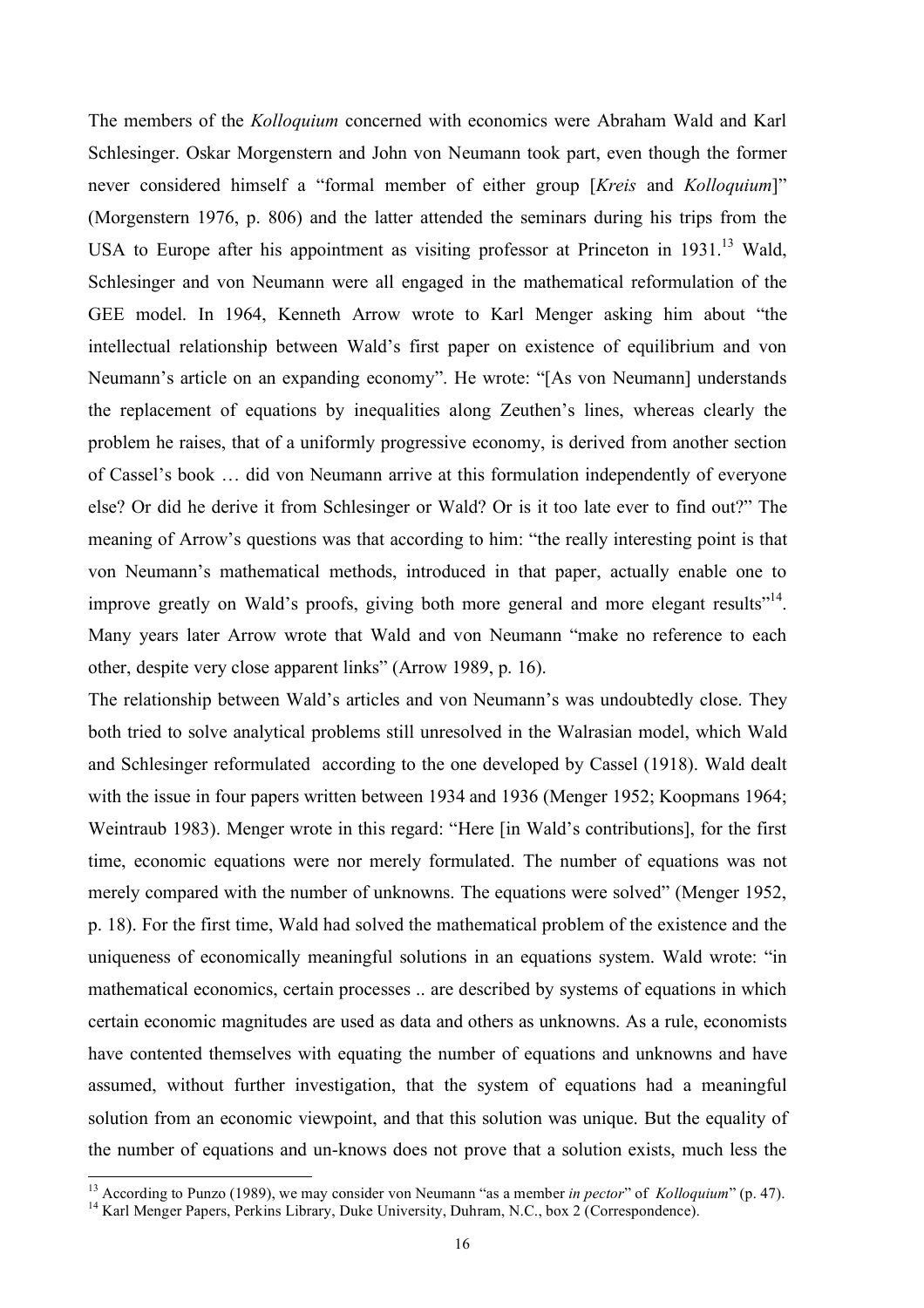uniqueness of a solution" (Wald 1935 p. 369-370). Wald used traditional mathematical instruments (differential equations and inequalities), bearing in mind the importance in economics of investigating the reality of the initial hypothesis.

Von Neumann's paper on GEE was presented at a Princeton seminar in 1932 and was then discussed by Menger's *Kolloquium* in 1937. It finally appeared "as the last paper of the last *Ergebnisse*" (Weintraub 1983, p. 13). It was regarded as "a paper that has greatly influenced economic theory up to the present time, and of which all the ramifications have perhaps not yet become fully apparent" (Koopmans, 1964, p. 355) and as "the single most important article in mathematical economics" (Weintraub, 1983, p. 13). In this paper, von Neumann formalized the GEE model with three important differences with respect to Wald's: he described an economic system without the utility function ; he used different mathematical tools; and he ignored the problem of realism of hypothesis.

There were two "properties" of von Neumann's model (von Neumann, 1945): goods are produced by each other, in a sort of circular process, and the number of technical production processes may be higher than that of goods (this being the main reason why "counting of equations is no avail"). Four solutions were sought by the model: "to establish which processes will actually be used and which not"; what is the relative velocity at which the total quantity of goods increase; "what prices will obtain"; and finally what the rate of interest will be. In order to obtain these four results, von Neumann used the following "idealisations": constant returns; the fact that natural production factors (including labour) could be expanded in unlimited quantities; "all income in excess of necessities of life will be reinvested". These idealisations were abstractions and they distanced von Neumann's GEE model greatly from the need to bridge the gap between model and reality that Menger and Wald had deemed so urgent.

The quantities used (*a*) and the quantities produced (*b*) of the goods (*G*) on which production processes (*P*) depend are given, and they must obviously always be non negative. The unknowns are four in number and are: the "intensities" (*x*) of the production process  $(P)^{15}$ ; the coefficient of expansion of the whole economy  $(\alpha)^{16}$ ; the prices (*y*) of goods; the interest factor  $(\beta)$ . These are connected into four equations (two equations and two inequalities). The coefficient of expansion of the whole system (*α*) depends on the intensity (*x*) of production processes; the rate of interest (*β*) depends on prices (*y*). According to von Neumann, "the fact

<sup>&</sup>lt;sup>15</sup> BY "intensities" von Neumann meant the factors that multiply the productiion process P: if  $x=0$ , this means that P is not used.<br><sup>16</sup> Von Neumann wrote: "We are interested in those states where the whole economy expands without change of

structure, i.e. where the ratios of intensities  $x_1 ... x_m$  of the process  $P_1 ... P_m$  remain unchanged, although  $x_1 ... x_m$ themselves may change" (Neumann, 1945, p. 2).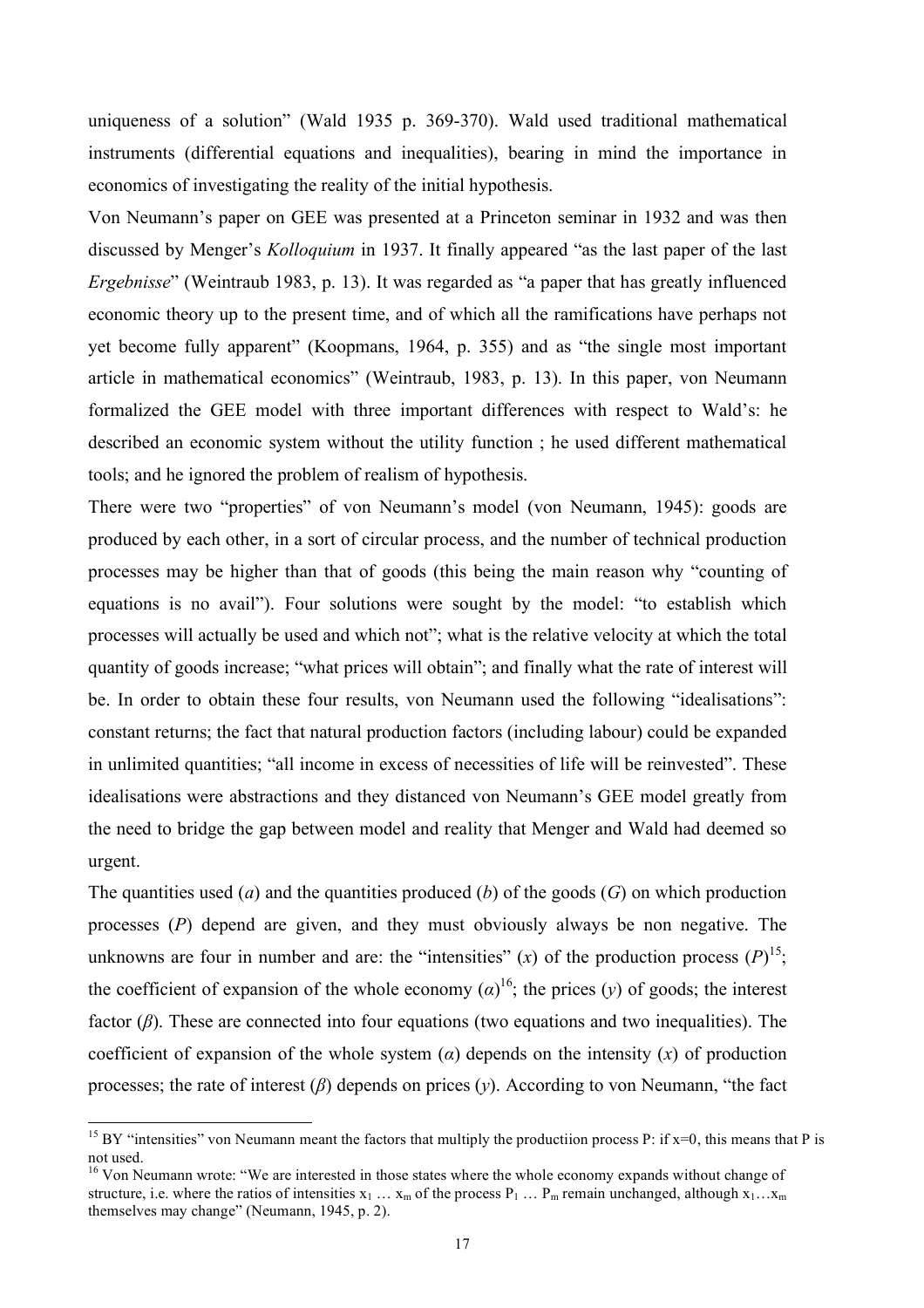that the number of conditions is equal to the number of unknowns does not constitute a guarantee that the system can be solved" (von Neumann 1945, p. 3). The possible solution furnished by differential equations (as in Wald's model) was not appropriate in such a system: according to von Neumann, "the mathematical proof is possible only by means of a generalisation of Brower's Fix-Point Theorem, i. e. by the use of very fundamental *topological* facts" (ibid. p. 1). Using convex sets, von Neumann introduced a minimax solution as a mathematical instrument with which to prove the verifiability of the GEE model. On reaching equilibrium there are two results: "The greatest (purely technically possible) factor of expansion  $\alpha'$  of the whole economy is equal to  $\alpha$  and to  $\beta$ , neglecting prices  $[(y)]$ " and "the lowest interest factor  $\beta$  at which a profitless system of prices is possible is equal to  $\alpha$  and to  $\beta$ , neglecting intensities of production  $[(x)]$ ". Von Neumann claimed at the end of his paper that this solution for the GEE model is proved "only on the basis of our knowledge that solutions of our original problem exist – without themselves directly referring to this problem"; and he added: "the equality of the maximum in the first form and the minimum in the second can be proved only on the basis of the existence of this solution" (ibid. p. 9). This conclusion underlines – like the "idealisations" at the beginning of the paper – the distance of the model from reality. They both increased abstraction of the GEE theorem of existence to such an extent that the reaction of economists was immediate. According to Champernowne (1945): "[von Neumann's assumption's] although necessary if a rigorous proof of the existence of equilibrium was to be possible, evidently render the model unsuitable" for examining real economy; and he added: "the reader may begin to wonder in what way the model has interesting relevance to conditions in the real world", (Champernowne 1945, p. 12). The realism of hypotheses and the correspondence between reality and the mathematical model (still present in Wald 1935 and Menger 1936) were definitively abandoned in von Neumann's demonstration of the theorem of the GEE's existence. As we have no reason for doubting that von Neumann's model was the final outcome of the *Kolloquium*'s mathematical economics, we may say that the result was a turning point in the *Kolloquium* and in the history of economic theory. According to Dore (1989), von Neumann's technique (the introduction of convex mathematical sets and of hyperplane "as the theoretical basis for prices – a task essentially completed by Arrow and Debreu" - p. 93), made it possible to reformulate Walras's GEE model by replacing Cassell's principles of scarcity with the principle of marginal utility. In this sense, if we accept the idea that von Neumann's model was the last result in economics at the *Kolloquium*, we can define its economic theory as neo-Walrasian (Weintraub, 1983). Nevertheless, this definition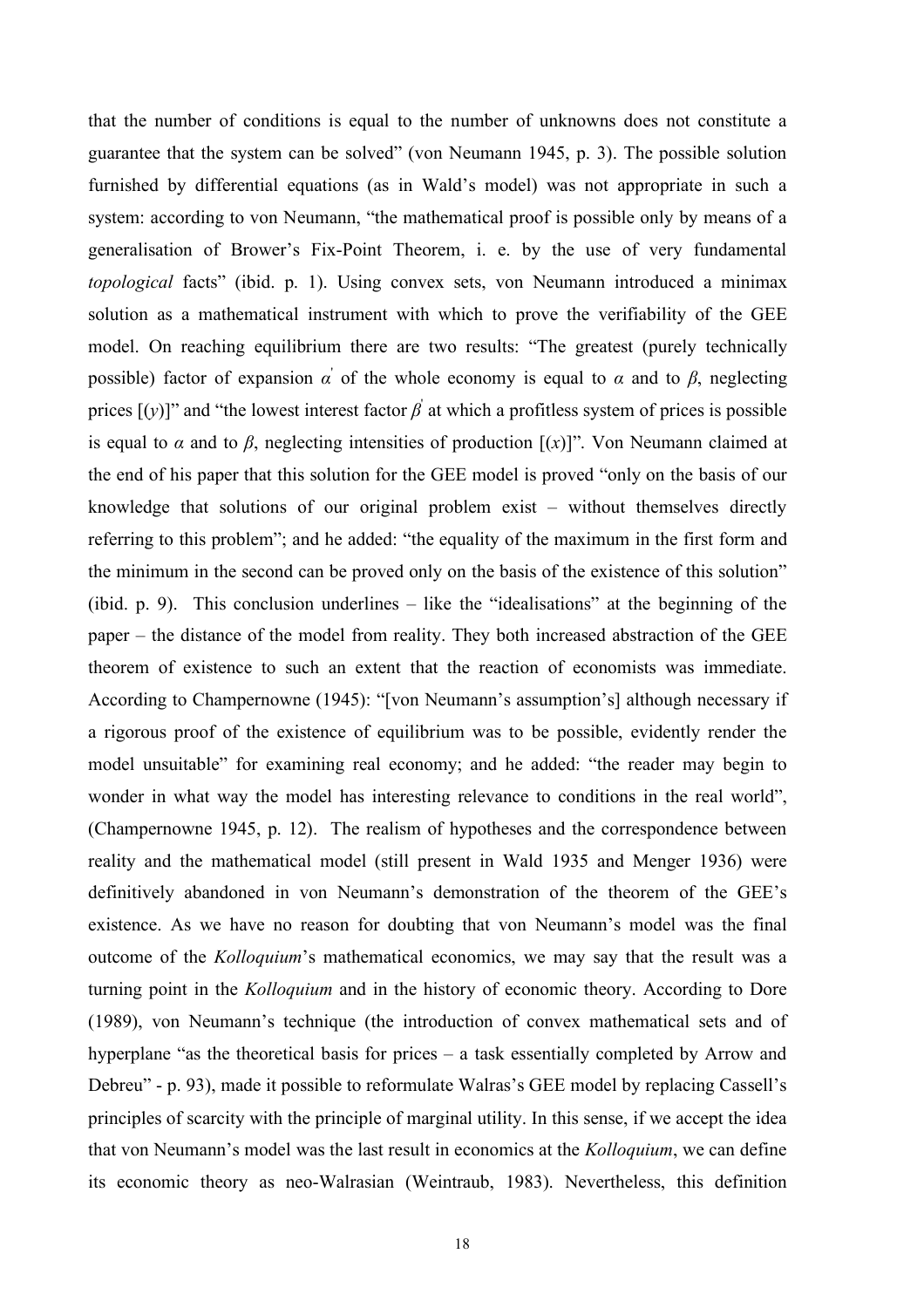presumes that the GEE model is an issue that concerns the Walrasian tradition alone. But the problem of finding a GEE model was obviously still present in another tradition, the Ricardo-Bortkievicz-Remak-Sraffa's tradition (from which von Neumann borrowed the circular nature of the system).

## *6. Karl Menger on the relation between mathematical economics and Austrian school*

It is difficult to talk about economics in Vienna in those years without considering the Austrian school. Menger himself wrote a well-known paper in which he argued for continuity between mathematical economics and the Austrian school (Menger 1983); but this hypothetical continuity is highly problematic.

The misunderstanding arises from Karl Menger's memories of those years set out in his writings. In Menger 1983*,* he recalls that "two souls were in his breast": he was a mathematician, but he was also the son of one of the most important economists in the history of economic theory. His particular and personal situation induced him to find a possible point of contact between mathematics and economics. According to Karl Menger, Austrian and mathematical economists never understood each other properly. They agreed on many fundamental economic issues, although they used different forms of expression: the Austrians used common language, while the mathematicians used formalization. Menger wrote that Irving Fisher (in *Mathematical investigations in the Theory of Value and Prices,* 1892) was the first economist to maintain this. The American economist claimed that even the laws of physics could be enunciated by two kinds of languages - common and mathematical. In order to show that Fisher's assertion was pertinent to Austrian and mathematical economists as well, Menger examined the principle of marginal utility, for which the Austrian definition was: "for each good, the utility of a larger quantity is greater (or at any rate not less) than that of a smaller quantity, whereas the marginal utility of the larger quantity is less (or at any rate not greater) than that of the smaller" (Menger, 1983 p. 39). The mathematical formulation is instead: if *q* denotes the quantity of a good and *u* its utility then:

 $u = f(q)$  du/dq = f'(q)  $\ge 0$ , a d<sup>2</sup>u/d<sup>2</sup>q = f''(q)  $\le 0$ .

According to Menger, some mathematical economists believed that these formulas expressed more than simple words could, and furthermore that they described the situation more precisely. Menger claimed that this was based on a misunderstanding.: far from saying more, these formulas actually say less than the Austrian formulation, because they express the same assertion under an additional, but tacit, hypothesis, viz. the assumption that the function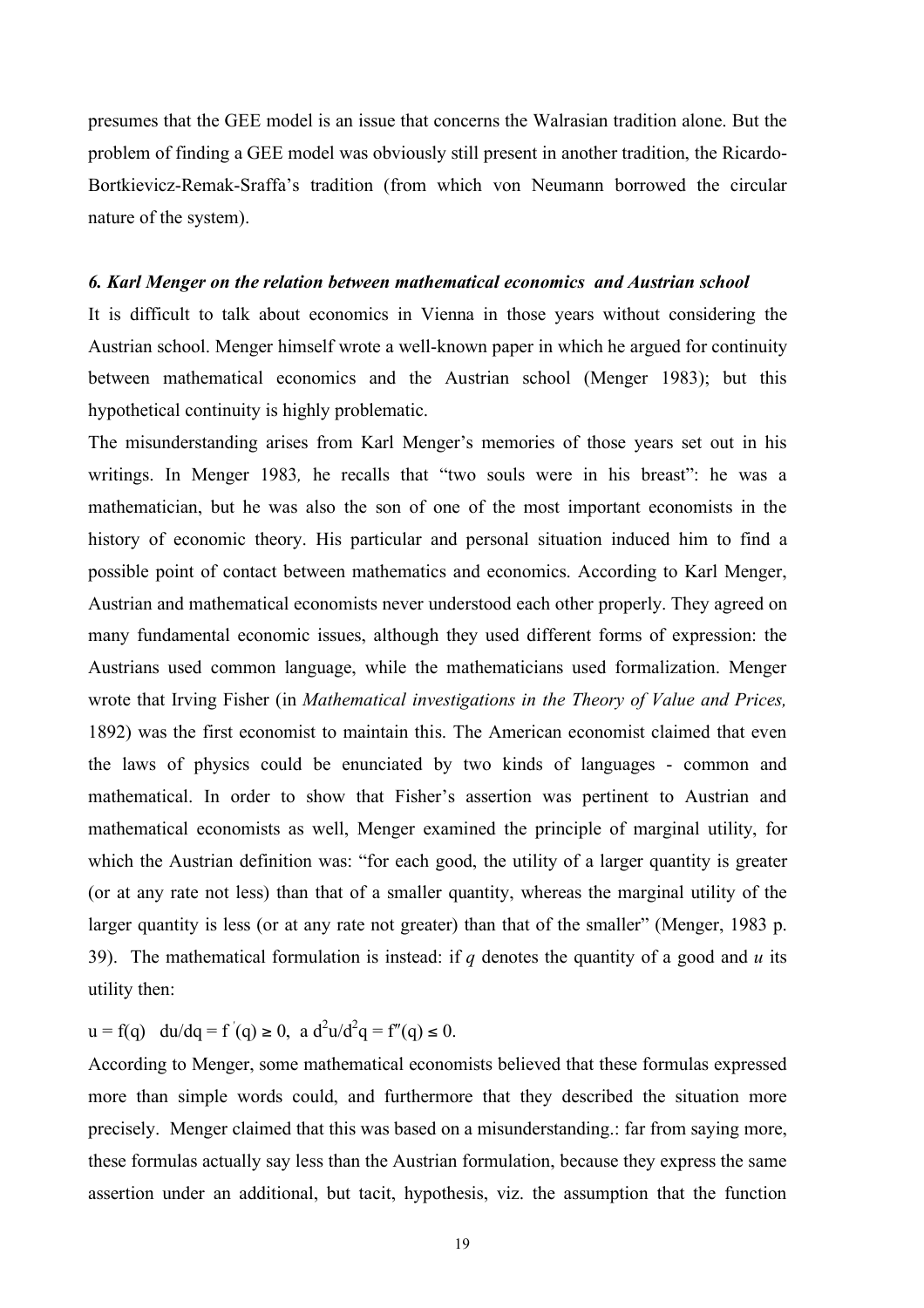connecting utility with quantity admits a second derivative, an additional hypothesis that clearly is not anchored in economic facts. The Austrian formulation of decreasing marginal utility is more general because it is valid even if there are places where the function does not admit a second derivative.

Menger pointed to a further error committed by many mathematical economists: from Cournot onwards, they used tacit assumptions, in the theories of return, supply, demand, and so on, by assuming the continuity and differentiability of functions as though these properties were matters of course, whereas they are nothing but prerequisites for the application of classical analysis and are not based on facts. They justified this approach as an advantage rather than an obstacle. This non-verifiability of initial hypothesis was condemned by Menger, as we saw when examining his economic papers. Menger suggested that the following examples should be considered. If "to a higher price of good, there corresponds a lower of it (or at any rate not a higher) demand" and "if p denotes the price of, and q the demand for a good" (ibid. p. 41), then:

# $Q = f(p)$  a dq/dp = f '(p)  $\le 0$

This formula is not more precise than sentence above: "the only difference between the [sentence] and [the formula] is this: since [the formula] is limited to functions that are differentiable and whose graphs, therefore, have tangents (which from an economic point of view are not more plausible than curvature), the sentence is *more general,* but it is by no means less precise; it is *of the same mathematical precision*" (ibid.).

# *q* = *f*(*p*) and *dq* / *dp* = *f*'(*p*)  $\le$  0."

It is a misapprehension to regard the formula as more precise than the sentence. The only difference between them is this: since the formula is limited to functions that are differentiable, the sentence is more general, "but it is by no means less precise; it is of the same mathematical precision as the formula".

The Austrian concept of *Grenznutzen* leaves something to be desired in terms of precision, but not the Jevonian concept of final degree of utility. Jevons defined it as "the degree of utility of the last addition or the next possible addition of a very small, or infinitely small, quantity to the existing stock". "Since by degree of utility Jevons means the ratio of utility to quantity, in modern terms his final degree ... is either  $du/dq = f'(q)$ , i.e. the limit of the difference quotients

$$
\frac{f(q+h)-f(q)}{h}
$$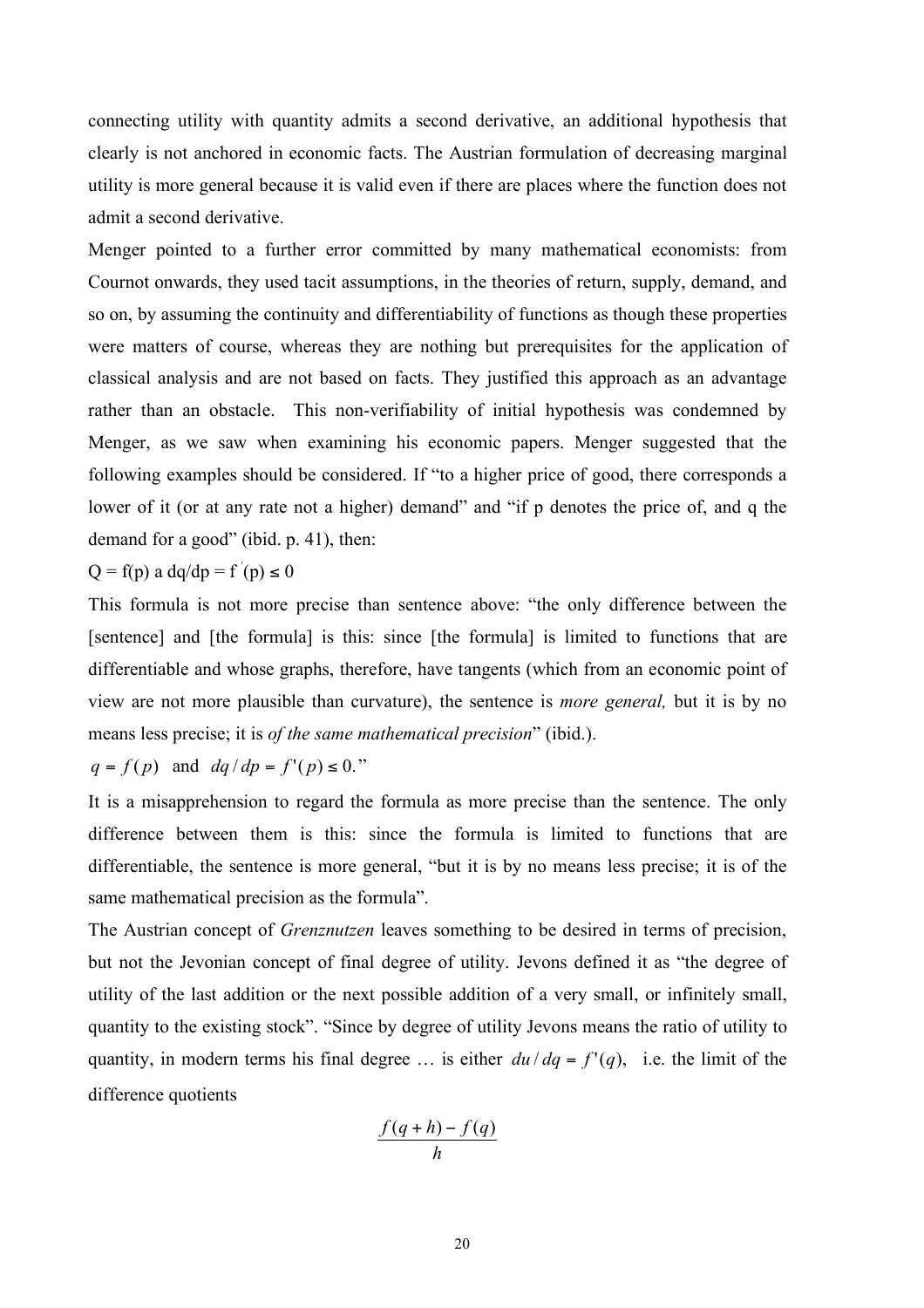as *h* gets arbitrarily small, or the quotient itself for the smallest usable increment *h*". This relation can be applied to Wieser's concept of *Grenznutzen* only if *h* =1. Austrians, however, "not only steer clear of the concept of calculus …, [but] in keeping with their ordinal conception of utility, they even eschew arithmetical operations such as dividing or multiplying a utility by a number". "The problem thus arises whether the Principle of Marginal Utility can at all be stated in conformity with those Austrian restrictions. This is indeed possible and even in a form that is valid both for Wieser's marginal utility and for Jevons's final degree" (Menger 1983, p. 42). The utility function must be non-decreasing and convex, i.e. it must satisfy the condition

If  $a < b < c$ , then

$$
f(b) \ge b \cdot \frac{f(c) - f(a)}{c - a} - \frac{af(c) - cf(a)}{c - a}.
$$

Menger notes that, "while this definition of convexity is altogether independent of differentiability", the equation requires a quantitative definition of utility and thus "fails to meet one of the Austrian requirements" (ibid,, p.43). He then introduces two "ordinal generalizations":

First ordinal generalization: "If two quantities of a good are both increased or both decreased by the same amount, then the utility of the greater changes less (or at any rate not more) than that of the smaller. In symbols,

If 
$$
x_1 \, x_2
$$
, then  $|f(x_2 + h) - f(x_2)| \le |f(x_1 + h) - f(x_1)|$ ."

Second ordinal generalization: "For any quantity of good, the increase in utility due to the addition of an increment to the quantity is less (or at any rate not greater) than the loss of utility due to the subtraction of the same amount. In symbols,

 $f(x+h) - f(x) \le f(x) - f(x-h)$  *for each x and h (even for h* < 0)."

Thus "one can formulate in the Austrian fashion … general principles without using, or referring to, any ideas of calculus" (ibid. p. 44). And so – Menger says in conclusion – even the Austrian marginalistic theory of utility can be translated into mathematical terms (see also Morgenstern 1931, who was of the same opinion).

Nevertheless Menger wondered why Austrians never used mathematics. He found an answer in the correspondence between Leon Walras and Carl Menger: while for the Lausanne economist, mathematics is *the unique* means of research, for the Viennese it is only a method of description. According to Karl Menger, the Austrians tried to find the *causes* of economic phenomena; while mathematical economists described their functional relations as in Mach's model. According to Menger, the reason for the difference was that the Austrians' aim was to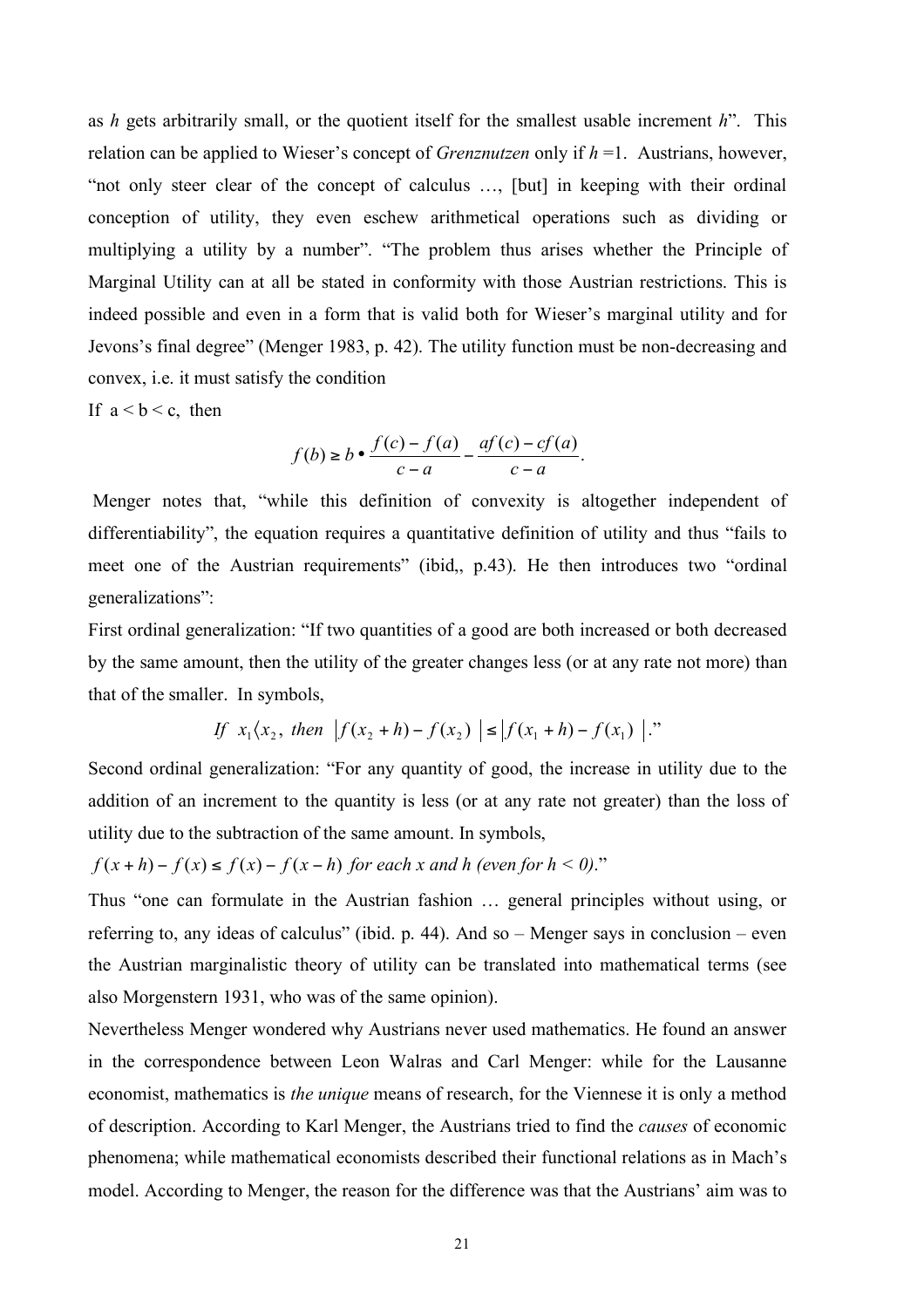know the *essence* of economic phenomena, while mathematic economists "pay[ed] less attention than the Austrians do – perhaps sometimes not enough attention! – to the definition of concepts represented by symbols" (ibid. p. 52-53). Menger seems very self-contradictory in respect of what he had said previously: he maintained the adherence between Austrian economic model and mathematical economics, complaining about only a simple difference in language. Nevertheless his conclusions went beyond a simple, even if important, point: Menger (wrongly) considered Austrian economic theory to be embedded in a realistic epistemological model (based on *causes* and *essences*) while mathematicians adopted a functionalistic one. This seems to be somewhat naïve: The Austrian economists surely shared the second epistemological and methodological model (from Carl Menger's struggle against Schmoller's historical school until Schumpeter's theory and Hayek's studies).

#### *Conclusions*

The relation between the *Kreis* and the *Kolloquim* was very complex. Otto Neurath introduced economics into the *Kreis* during the 1920s. At the end of the 1920s, the *Manifesto* gave economic theory a specific role in the neoempiricist program: it was a social science that could be treated by a new epistemological model, and Carl Menger was regarded as a forerunner of this new approach. The *International Encyclopaedia* incorporated economic theory into the project for a unified science. In the early 1930s in Vienna, the rupture between the *Kreis* and the *Kolloquium* (on mathematics, language and encyclopaedic ideal of science) had profound consequences also for economic theory.

According to Menger, the *Kolloquium* was the result of three different intellectual influences: the *Kreis,* Hilbert's formalism, and Austrian economic school. This is true, but only in part. The *Kreis*'s empiricism was undoubtedly fundamental (if we consider it as a reaction to German neo-Kantianism, against which both the *Kreis* and the *Kolloquium* were hostile). It is also true that the *Kolloquium* mathematicians accepted Hilbert's paradigm (as did Menger and von Neumann - although they were aware of the implications of Gödel's results on it while Hilbert's formalism was rejected by the *Kreis*, and Gödel's theorem was simply ignored in the development of the movement). Finally, the Austrian tradition (in particular Carl Menger's works) was the most important reference in the *Kolloquium* and was well regarded by the *Kreis* as well.

Nevertheless, the *Kolloquium* broke with the *Kreis*'s physicalism. During the 1930s a major cleavage opened up between the *Kolloquium* and the *Kreis*: the former used an axiomaticdeductive method with a refined formalization also to deal with economics; the latter took an empirical experimentalism from physics. The *Kreis* scientists wanted to apply experimental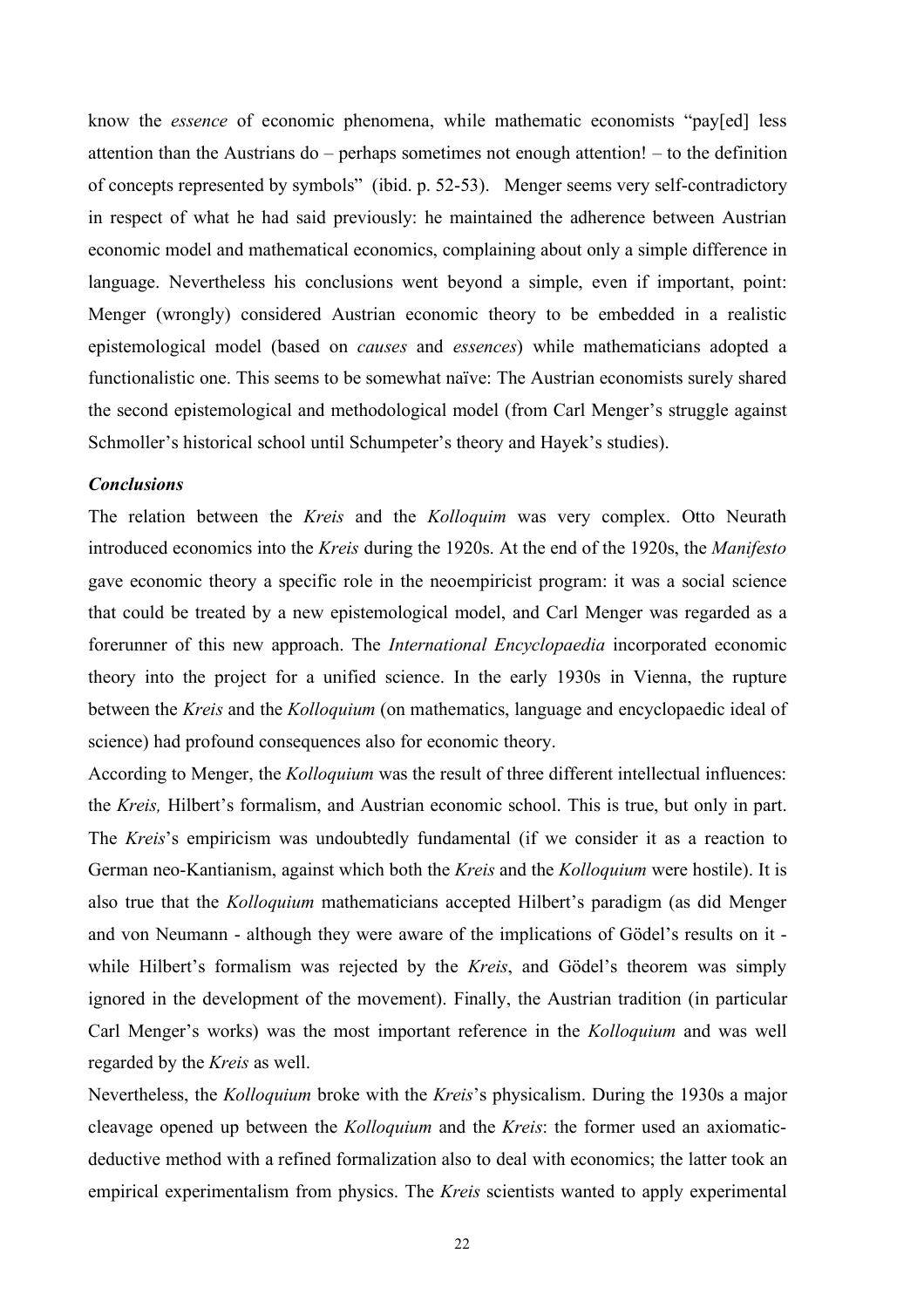models in economics and their interests were directed to econometric methods; the mathematicians of the *Kolloquium,* headed by Menger, formalized the GEE model. 17 . This model was not a development, but rather as a renunciation of the Austrian economic model and of the *Kreis*'s project, which centred on the encyclopaedic ideal of a unified science. Punzo (1991) has rightly claimed that the relation between mathematics and economics during 1930s did not mediate by physics, and that Wald's and von Neumann's economic model arose from this new experimentalism-free approach. As regards the Austrian school of economics, its members seemed to be closer to *Kreis's* point of view than the GEE model of Schlesinger and Wald, who, not by chance, reformulated Walras' theory and not Carl Menger's.

The distance between mathematical economists (*Kolloquium*) and experimentalist economists (*Kreis* and econometricians) is highlighted by events in Menger's life that can be reconstructed from his correspondence. For example, in 1935, he declined to contribute to *Econometrica*, whose editor, Ragnar Frisch, wrote to him (in the same letter as quoted in § 4): "If you come into this field [mathematical economics], may I take this opportunity of asking you to give me as editor of *Econometrica* a chance of seeing your MSS., if you complete anything about applications of mathematics to economics"<sup>18</sup>. Menger never published in *Econometrica.* He also refused to write "Mathematics" for Neurath's *Encyclopedia* and attend the congress for the Unity of Science (held in Paris, 1937), as we read in a letter of 14 March 1937 where Neurath criticised Menger for refusing to be a member of the Advisor Commission for the *Encyclopedia*. <sup>19</sup> Even many years later, Menger declined to join the Institute for the Unity of Science, writing a paper on mathematics for it.<sup>20</sup> After the mid-1930s the rupture between the Viennese physicians (and social scientists) and mathematicians was complete.

## *Bibliography*

<sup>&</sup>lt;sup>17</sup> Nevertheless, considering the formalization of the Walrasian model as the final approach to economics mean that we accept the maxim according to which "once understood the rule, then we bow to paradigm". The quotation is from S. Kierkegaard *The Diary of Seducer,*[ Milano, Rizzoli, 1994, p. 93]. The rule is the art of aesthetic loving and the paradigm is Don John, the seducer; here the rule is the formalization of

<sup>&</sup>lt;sup>18</sup> Ragnar Frisch to Karl Menger, 18 September 1935, in Karl Menger Papers, Perkins Library, Duke University, box 2 (Correspondence).<br><sup>19</sup> Otto Neurath to Karl Menger Febraury, 19, 1937 and March, 14, 1937, in Karl Menger Papers, Perkins

Library, Duke University, box 2 (Correspondence).<br><sup>20</sup> In 1952 Philip Frank send him a letter in which he asked him: "perhaps you would be interested in

writing a small book on the philosophical interpretations of mathematics. The books should be on such a level that they are understandable for all people with an average college education and a certain interest in science and philosophy. It should be of a length of about 250 pages". Philipp Frank to Karl Menger, June, 4 1952, in Karl Menger Papers, Perkins Library, Duke University, box 2 (Correspondence).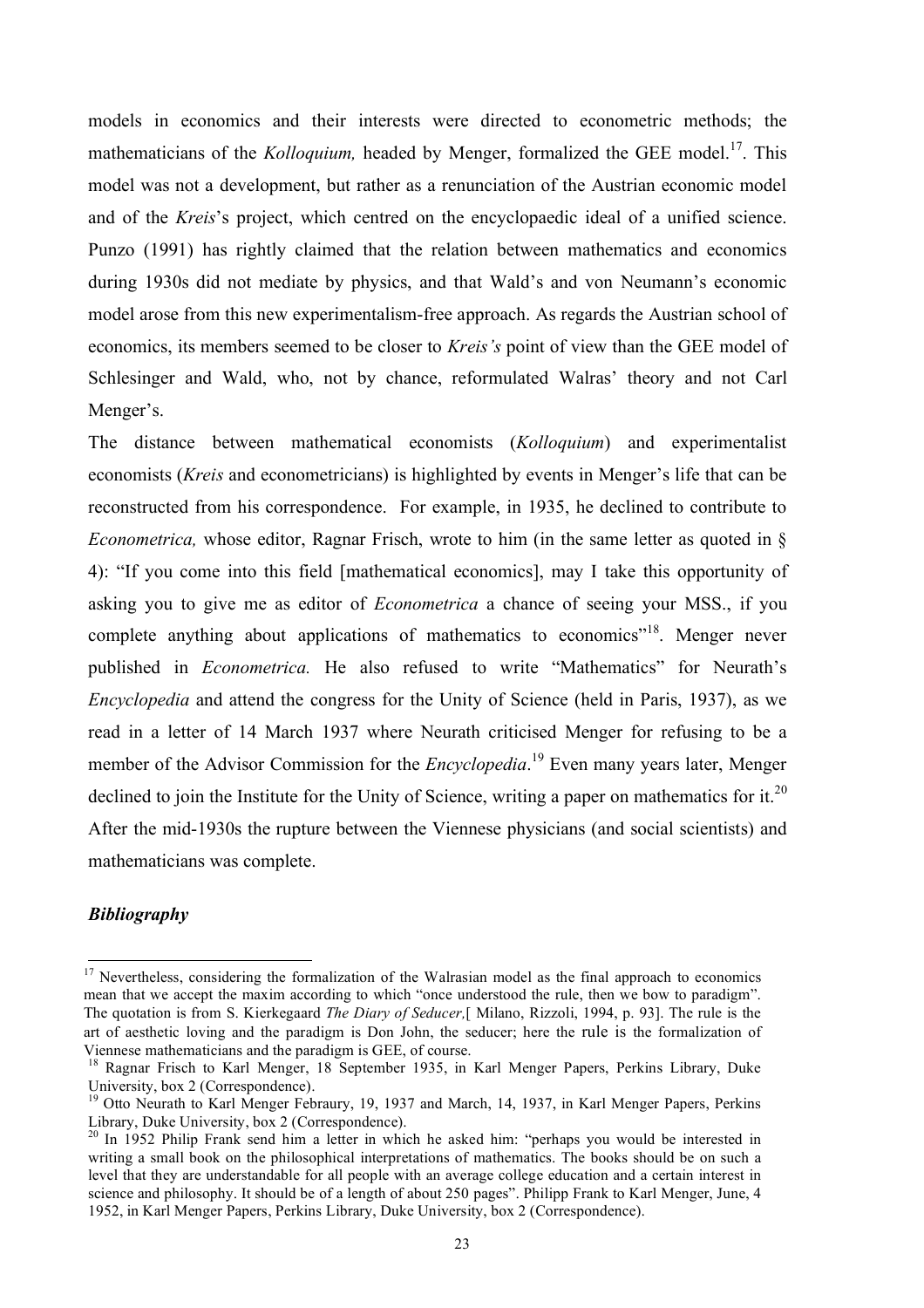Arrow K., (1989) *Von Neumann and the existence Theorem for General Equilibrium*, in Dore M., Chakravarty S., Goodwin R. (edited by) *John von Neumann and Modern Economics*, Oxford, Clarendon Press, pp. 15-28.

Becchio G., Marchionatti R. (2005) "Teoria economica, filosofia e matematica. La riflessione a Vienna nel *Wiener Kreis* e nel *Mathematische Kolloquium* 1922-1938", Torino, Cesmep Working Papers, 8/2005.

Caldwell B. (1997) *Hayek and Socialism*, in "Journal of Economic Literature", XXXV, pp. 1856–1890.

Carnap R. (1950) *Logical Foundations of Probability*, Chicago, University of Chicago Press,. Champernowne D. G. (1945) "A note on J. v. Neumann's Article on «A model of Economic Equilibrium»", in *The Review of Economic Studies*, vol. 13, n. 1 (1945-46), 10 -18.

Dore. M. H. I. (1989) *The Legacy of John von Neumann*, in Dore M., Chakravarty S., Goodwin R. (edited by) *John von Neumann and Modern Economics*, Oxford, Clarendon Press, pp. 82-99

Geymonat L. (1991) *La Vienna dei paradossi*, Padova, Il Poligrafo.

Gibrat R. (1936) *La Science économique. Methodes et philosophie*, in *Actes du congrès international de philosophie scientifique*, Paris, Hermann  $\&c^{e}$  Editeurs, pp.22 -31.

Gilles D. (1981) "Karl Menger as a Philosopher" in *The British Journal for the Philosophy of Science*, 32, 2, pp. 183-196.

Golland L. A. (1996) "Formalism in economics", in *Journal of the History of Economic Thought,* 18, pp.1-12.

Hahn H., Neurath O., Carnap R. (1929) *Wissenschaftliche Weltauffassung. Der Wiener Kreis*, Wien, Arthur Wolf Verlag.

Hayek F. von (edited by) (1935) *Collectivist Economic Planning*, London, Routledge and Kegan

Hayek F. von (1934) *Carl Menger*, in «Economica», pp. 393 – 420.

Hicks R. and Weber W. (ed.), (1973) *Carl Menger and the Austrian School of Economics,* Oxford, Clarendon Press.

Ingrao, B. and Israel, G. (1987) *The Invisibile Hand*, Laterza, Roma, Bari.

Israel G. and Millàn Gasca (1995) *Il mondo come gioco matematico, John von Neumann, scienziato del Novecento*, Roma, La Nuova Italia Scientifica.

Janik A. and Toulmin S. (1973) *Wittgenstein's Vienna*, New York, Simon and Schuster.

Joergensen J. (1951).*The Development of Logical Empiricism,* vol. 2, no. 9 of the *International Encyclopedia of Unified Science*.

Johnston W. (1971) *Syncretist Historian of Philosophy at Vienna 1860 – 1930,* in «Journal of the History of Ideas, vol. 32, 2, pp. 299-305.

Kass S. (1996) "Karl Menger" in *Notices of the AMS*, 43, 5, pp. 558-561.

Kline M. (1980) *Mathematics: The Loss of Certainty*, New York, Oxford University Press.

Koopmans T. (1964) "Economic Growth at a Maximal Rate, "The Quarterly Journal of Economics", 78, 3, pp. 355-394.

Kruse C. (1938) "The Ninth International Congress of Philosophy", in *The Philosophical Review*, 47, 1, pp. 64-70.

Kuhn H. and Tucker A. (1958) "John von Neumann's Work in the Theory of Games and Mathematical Economics", in *Bulletin of the American Mathematical Society*, 64, pp. 100- 122.

Leonard R. (1998) *Ethic and the Excluded Middle. Karl Menger and the social science in Interwar Vienna*, in «Isis», 89.

Leonard R. (2004) "Between Worlds, or an imagined reminiscence by Oskar Morgenstern about equilibrium and mathematics in the 1920s", in *Journal of the History of Economic Thought*, 26, 3, pp. 285-310.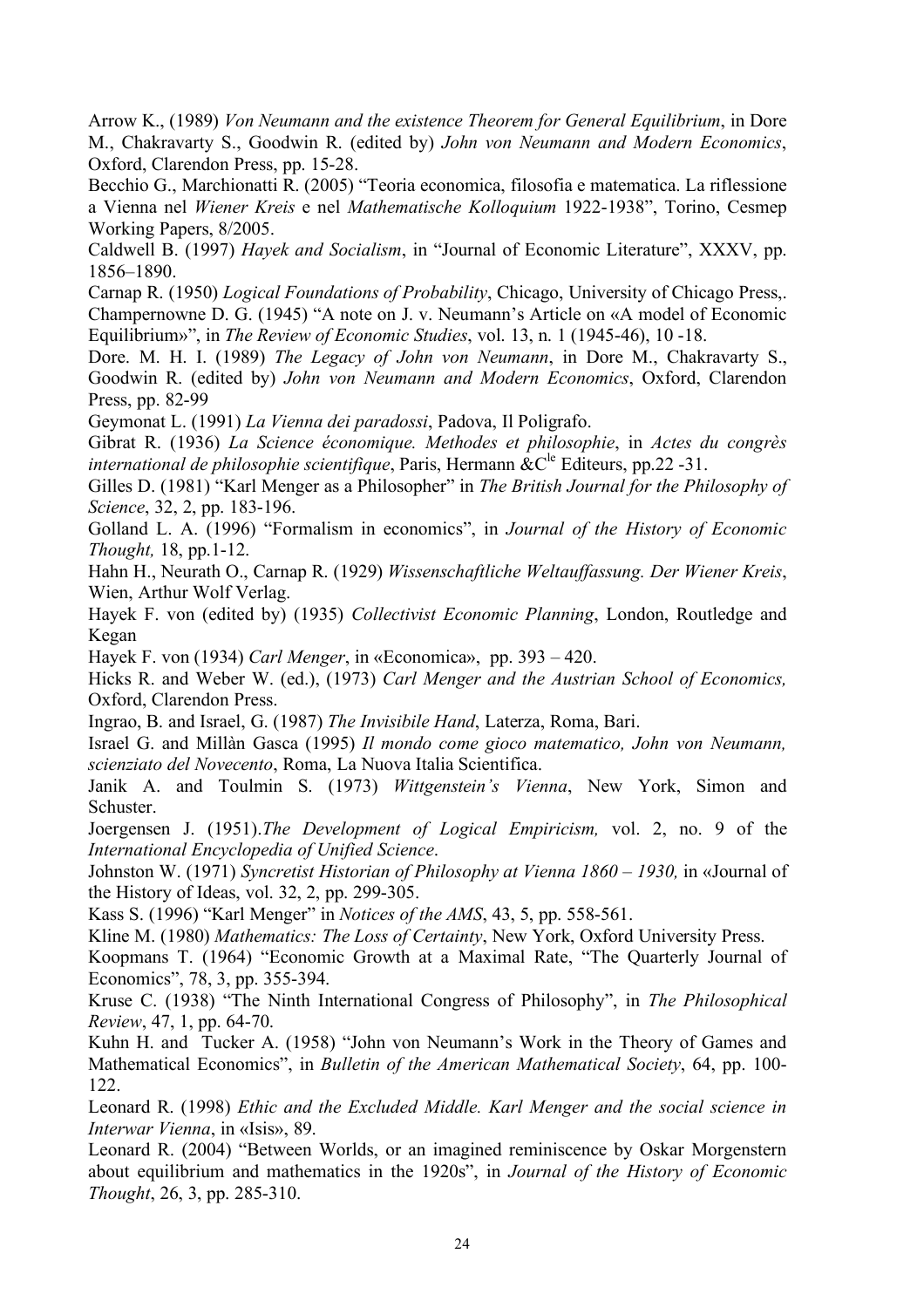Mancosu P. (1999) "Between Vienna and Berlin: The Immediate Reception of Gödel's Incompleteness Theorems", in *History and Philosopy of Logic*, 20, , pp. 33-45.

Marget A. W (1929) *Morgenstern on the Methodology of Economic Forecasting* in «Journal of Political Economy», vol. 37, 3, pp. 312 – 339.

Menger C. (1935) *Grundsätze der Volkwirtschaftlehre* [1871], in *Gesammelte Werke*, in F. von Hayek (ed.), London, Routledge and Kegan;

Menger K. (1935) "Sull'indirizzo di idee e sulle tendenze principali del Colloquio Matematico di Vienna", in "Annali della R. Scuola Normale Superiore di Pisa", Scienze fisiche e matematiche, II, vol. IV, pp. 327-339;

Menger K. (1952) "The formative Years of Abraham Wald and his work in Geometry", in *Annals of Mathematical Statistics*, 23, pp. 14-20;

Menger K. (1979) "The Logic of the Laws of Return. A Study in meta-economics" [1936], in *Economic Activity Analysis*, edited by O. Morgenstern, New York;

Menger K. (1979) "The Role of Uncertainty in Economics" [1934], in *Essays in Mathematical Economics in Honor of O. Morgenstern*, edited by M. Shubik, Princeton;

Menger K. (1973) "Austrian Marginalism and Mathematical Economics", in *Carl Menger and the Austrian School of Economics*, edited by J. R. Hicks and W. Weber*,* Oxford, Clarendon Press;

Menger K. (1974) *Morality, Decision and social organization toward a logic of ethics*, Vienna Circle collection, 6, Dordrecht and Boston, Reidel Publishing Co;

Menger K. (1979) *Selected papers in Logic and Foundations, Didactics, Economics*, Dordrech Boston, D. Reidel;

Menger K. (1980) *Preface* to *Hans Hahn, Empiricism, Logic and Mathematics. Philosophical papers*, edited by B. McGuinness, Dordrech Boston, D. Reidel;

Menger K. (1982) *Memories of Moritz Schlick*, in Eugene G. (ed.), *Rationality and science : a memorial volume for Moritz Schlick in celebration of the centennial of his birth*, Wien, Springer.

Menger K. (1994) *Reminiscences of the Vienna Circle and the Mathematical Colloquium*, Dordrech, Kluver Academic Publishers.

Menger K. Papers, Perkins Library, Duke University, Durham, N. C.

Mirowski P (1989) *More Heat than Light*, New York, Cambridge University Press.

Mirowski P. (1992), *What Were von Neumann and Morgenstern Trying to Accomplish?*, in Weintraub E. R. (edited by) *Toward a history of Game Theory*, Durham, Duke University Press, pp. 116-147.

Mises L. (von) (1922) *Die Gemeinwirtschaft: Untersuchungen über den Sozialismus*, Jena, Gustav Fisher.

Mises L. (von) (1978) *Notes and Recollections*, South Holland, Libertarian Press.

Morgenstern O. (1931) *Mathematical Economy* in E. R. Seligman (edited by) *Encyclopaedia of the Social Sciences*, Vol. V, New York, Mac Millian, pp. 364-368.

Morgenstern O. (1951) "Abraham Wald, 1902-1950", *Econometrica*, vol. 19, 4, 361-367;

Morgenstern O. (1976) "The collaboration between Oskar Morgenstern and John von Neumann on the Theory of games", *Journal of Economic Literature,* vol. 14, 3, , pp. 805- 816.

Morgenstern O. Papers Perkins Library, Duke University, Durham, N. C.

Neumann J. (von) (1945) "A Model of General Economic Equilibrium", *Review of Economic Studies*, XIII, 1945-46, pp. 1-9.

Neurath O. (1973) *Empiricism and Sociology,* Dordrech, Reidel Publishing Company;

Neurath O. (1983) *Philosophical papers, 1913-1946* (edited by R. Cohen and M. Neurath), Dordrech, Reidel Publishing Company;

Neurath O. (2004) *Economic Writings. Selection 1904-1945*, (edited by T. E. Uebel and R. Cohen), Dordrech, Kluver Academinc Publishers.